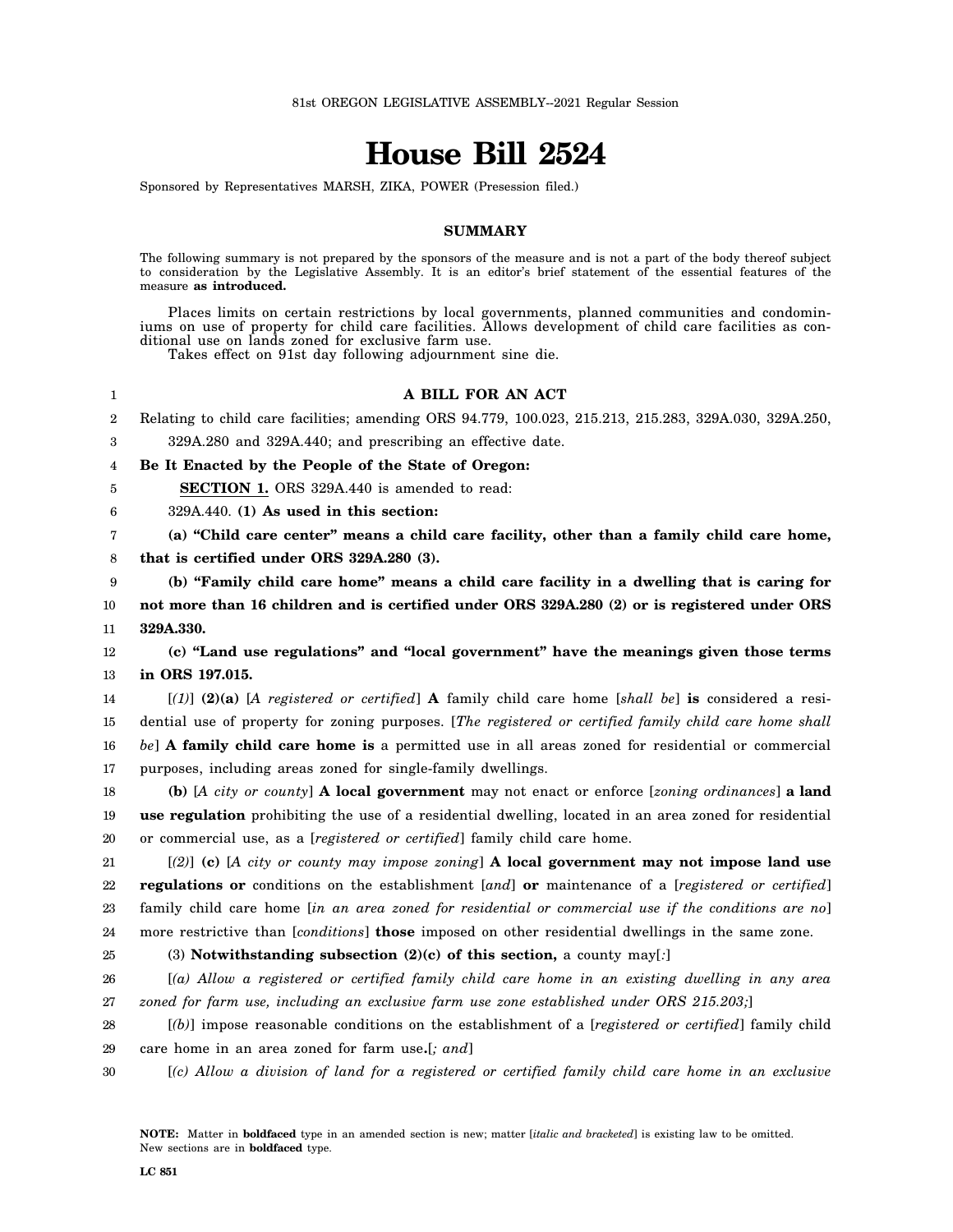1 *farm use zone only as provided in ORS 215.263 (9).*]

2 [*(4) This section applies only to a registered or certified family child care home where child care*

3 *is offered in the home of the provider to not more than 16 children, including children of the provider,*

4 *regardless of full-time or part-time status.*]

5 **(4)(a) A child care center is a permitted use in all commercial or industrial zoned areas.**

6 7 8 **(b) A local government may not impose land use regulations or conditions on the establishment or maintenance of a child care center in an area zoned for commercial or industrial use more restrictive than imposed on other uses in the same zone.**

9 10 11 **(5) Notwithstanding subsection (4) of this section, a local government may impose reasonable conditions upon the establishment or maintenance of a child care center in an area zoned for industrial uses.**

12 **SECTION 2.** ORS 329A.280 is amended to read:

13 14 15 329A.280. (1) A person may not operate a child care facility, except a facility subject to the registration requirements of ORS 329A.330, without a certification for the facility from the Office of Child Care.

16 17 18 19 20 21 22 23 24 25 (2) The Early Learning Council shall adopt rules for the certification of a family child care home caring for not more than 16 children. [*The rules shall be specifically*] **Rules may be** adopted **specifically** for [*the regulation of*] certified child care facilities operated in [*a facility constructed as*] a single-family dwelling **or other dwelling**. Notwithstanding fire and other safety regulations, the rules that the council adopts for certified child care facilities shall set standards that can be met without significant architectural modification [*of a typical home*]. In adopting the rules, the council may consider and set limits according to factors including the age of children in care, the ambulatory ability of children in care, the number of the provider's children present, the length of time a particular child is continuously cared for and the total amount of time a particular child is cared for within a given unit of time.

26 27 28 (3) In addition to rules adopted for and applied to a certified family child care home providing child care for not more than 16 children, the council shall adopt and apply separate rules appropriate for any child care facility that is a child care center.

29 30 31 (4) Any person seeking to operate a child care facility may apply for a certification for the facility from the Office of Child Care and receive a certification upon meeting certification requirements.

32 33 (5) A facility described in ORS 329A.250 (5)(d) may, but is not required to, apply for a certification under this section and receive a certification upon meeting certification requirements.

34 **SECTION 3.** ORS 94.779 is amended to read:

35 36 37 94.779. (1) A provision of a planned community's governing document or landscaping or architectural guidelines that imposes irrigation requirements on an owner or the association is void and unenforceable while any of the following is in effect:

38 39 (a) A declaration by the Governor that a severe, continuing drought exists or is likely to occur in a political subdivision within which the planned community is located;

40 41 (b) A finding by the Water Resources Commission that a severe, continuing drought exists or is likely to occur in a political subdivision within which the planned community is located;

42 43 (c) An ordinance adopted by the governing body of a political subdivision within which the planned community is located that requires conservation or curtailment of water use; or

44 45 (d) A rule adopted by the association under subsection (2) of this section to reduce or eliminate irrigation water use.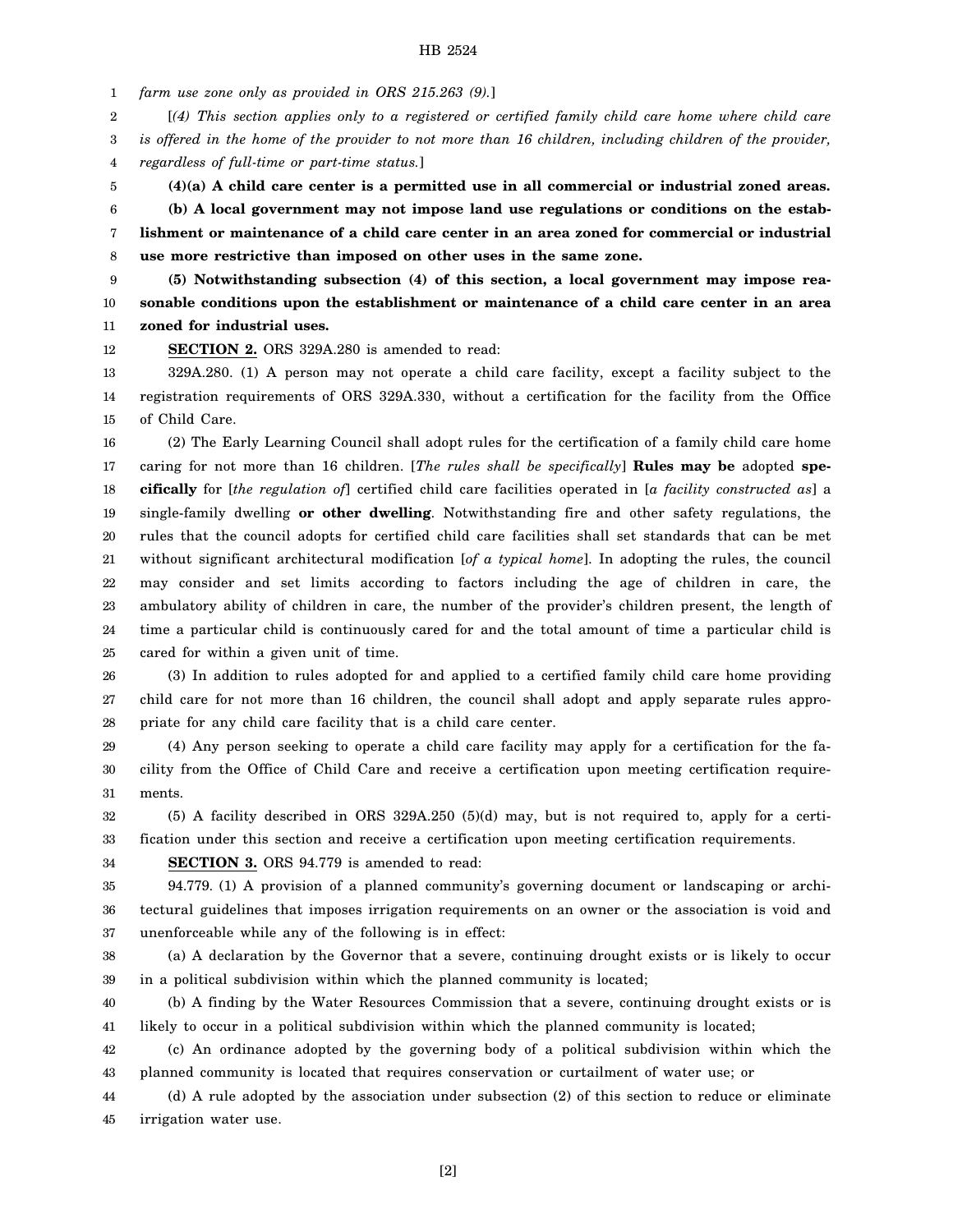1 2 3 (2) Notwithstanding any provision of a planned community's governing documents or landscaping or architectural guidelines imposing irrigation requirements on an owner or the association, an association may adopt rules that:

4 5 6 (a) Require the reduction or elimination of irrigation on any portion of the planned community. (b) Permit or require the replacement of turf or other landscape vegetation with xeriscape on any portion of the planned community.

7 8 (c) Require prior review and approval by the association or its designee of any plans by an owner or the association to replace turf or other landscape vegetation with xeriscape.

9 10 11 (d) Require the use of best practices and industry standards to reduce the landscaped areas and minimize irrigation of existing landscaped areas of common property where turf is necessary for the function of the landscaped area.

12 13 (3) Except as provided in subsections (4) [*and (5)*] **to (6)** of this section, the following provisions of a planned community's governing document are void and unenforceable:

14 15 16 (a) A provision that prohibits or restricts the use of the owner's unit or lot as the premises of an exempt family child care provider participating in the subsidy program under ORS 329A.500; or

17 18 (b) [*If the unit does not share a wall, floor or ceiling surface in common with another unit,*] A provision that prohibits or restricts the use of the owner's unit or lot as a certified or registered family child care home pursuant to ORS 329A.250 to 329A.450.

19 20 21 22 (4) Subsection (3) of this section does not prohibit a homeowners association from adopting or enforcing a provision of the planned community's governing document that regulates parking, noise, odors, nuisance, use of common property or activities that impact the cost of insurance policies held by the planned community, provided the provision:

23 (a) Is reasonable; and

24 25 26 (b) Does not have the effect of prohibiting or restricting the use of a unit or lot as the premises of an exempt family child care provider participating in the subsidy program under ORS 329A.500 or as a certified or registered family child care home pursuant to ORS 329A.250 to 329A.450.

27 28 (5)(a) Subsection (3) of this section does not apply to planned communities that provide housing for older persons.

29 30 (b) As used in this subsection, "housing for older persons" has the meaning given that term in ORS 659A.421.

31 32 33 **(6) Subsection (3)(b) of this section does not apply to a provision in a governing document adopted before the effective date of this 2021 Act that applies to a unit that shares a wall, floor or ceiling surface in common with another unit.**

34 **SECTION 4.** ORS 100.023 is amended to read:

35 36 37 100.023. (1) A provision of a condominium's governing document or landscaping or architectural guidelines that imposes irrigation requirements on a unit owner or the association is void and unenforceable while any of the following is in effect:

38 39 (a) A declaration by the Governor that a severe, continuing drought exists or is likely to occur in a political subdivision within which the condominium is located;

40 41 (b) A finding by the Water Resources Commission that a severe, continuing drought exists or is likely to occur in a political subdivision within which the condominium is located;

42 43 (c) An ordinance adopted by the governing body of a political subdivision within which the condominium is located that requires conservation or curtailment of water use; or

44 45 (d) A rule adopted by the association under subsection (2) of this section to reduce or eliminate irrigation water use.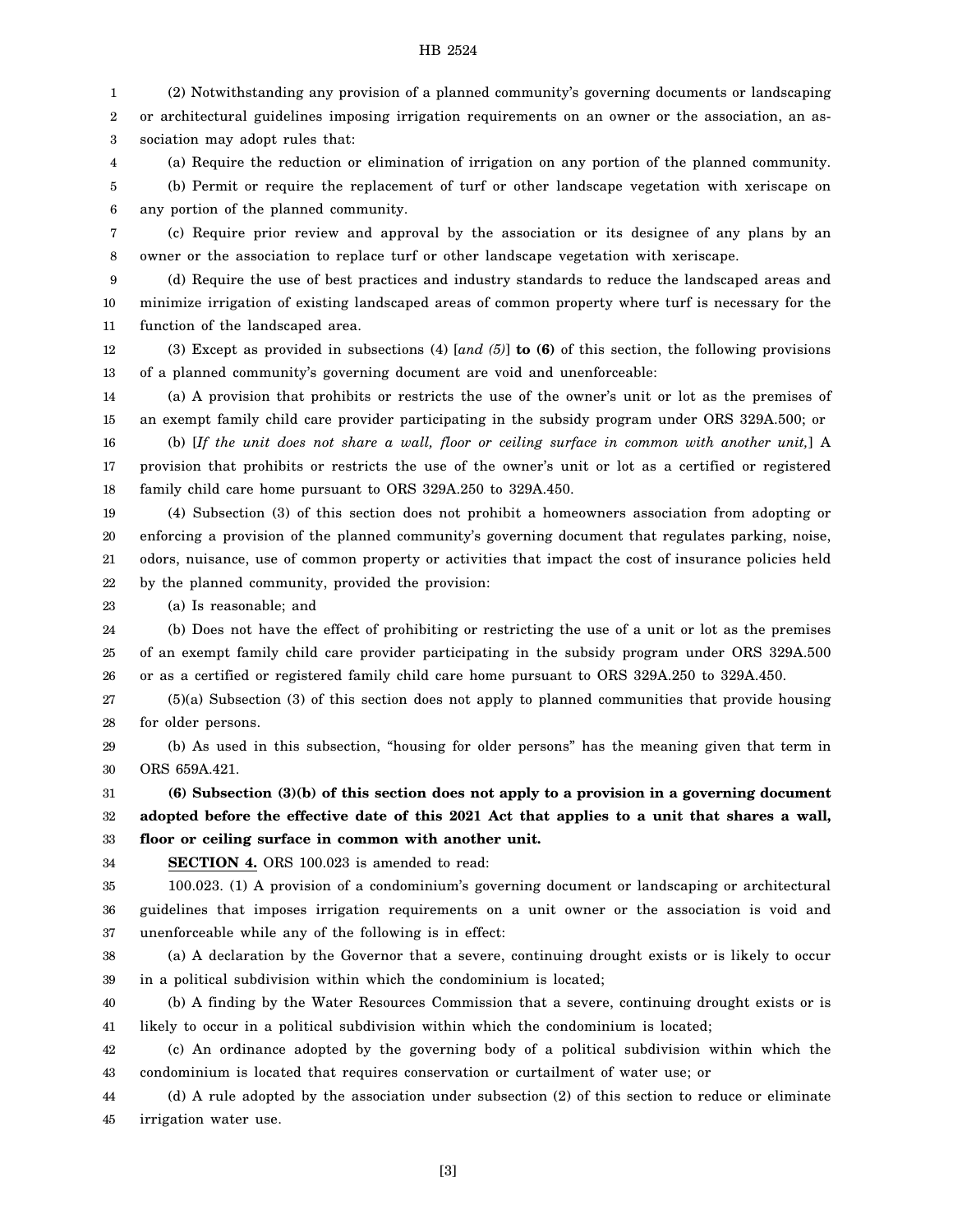1 2 3 (2) Notwithstanding any provision of a condominium's governing document or landscaping or architectural guidelines imposing irrigation requirements on a unit owner or the association, an association may adopt rules that:

4 (a) Require the reduction or elimination of irrigation on any portion of the condominium.

5 6 (b) Permit or require the replacement of turf or other landscape vegetation with xeriscape on any portion of the condominium.

7 8 (c) Require prior review and approval by the association or its designee of any plans by a unit owner or the association to replace turf or other landscape vegetation with xeriscape.

9 10 11 (d) Require the use of best practices and industry standards to reduce the landscaped areas and minimize irrigation of existing landscaped general common elements where turf is necessary for the function of the general common elements.

12 13 (3) Except as provided in subsections (4) [*and (5)*] **to (6)** of this section, the following provisions of a condominium's governing document are void and unenforceable:

14 15 16 17 (a) A provision that prohibits or restricts the use of the unit owner's condominium unit or any limited common element designated for exclusive use by the occupants of the unit as the premises of an exempt family child care provider participating in the subsidy program under ORS 329A.500; or

18 19 20 21 (b) [*If the condominium unit does not share a wall, floor or ceiling surface in common with another unit,*] A provision that prohibits or restricts the use of the unit owner's condominium unit or any limited common element designated for exclusive use by the occupants of the unit as a certified or registered family child care home pursuant to ORS 329A.250 to 329A.450.

22 23 24 25 (4) Subsection (3) of this section does not prohibit an association of unit owners from adopting or enforcing a provision of the condominium's governing document that regulates parking, noise, odors, nuisance, use of common elements or activities that impact the cost of insurance policies held by the condominium, provided the provision:

26 (a) Is reasonable; and

27 28 29 (b) Does not have the effect of prohibiting or restricting the use of a unit as the premises of an exempt family child care provider participating in the subsidy program under ORS 329A.500 or as a certified or registered family child care home pursuant to ORS 329A.250 to 329A.450.

30 31 (5)(a) Subsection (3) of this section does not apply to condominiums that provide housing for older persons.

32 33 (b) As used in this subsection, "housing for older persons" has the meaning given that term in ORS 659A.421.

34 35 36 **(6) Subsection (3)(b) of this section does not apply to a provision in a governing document adopted before the effective date of this 2021 Act that applies to a unit that shares a wall, floor or ceiling surface in common with another unit.**

37 **SECTION 5.** ORS 329A.250 is amended to read:

38 39 329A.250. As used in ORS 329A.030 and 329A.250 to 329A.450, unless the context requires otherwise:

40 41 (1) "Babysitter" means a person who goes into the home of a child to give care during the temporary absence of the parent or legal guardian or custodian.

42 43 (2) "Certification" means the certification that is issued under ORS 329A.280 by the Office of Child Care to a family child care home, child care center or other child care facility.

44 45 (3) "Child" means a child under 13 years of age or a child under 18 years of age who has special needs or disabilities and requires a level of care that is above normal for the child's age.

[4]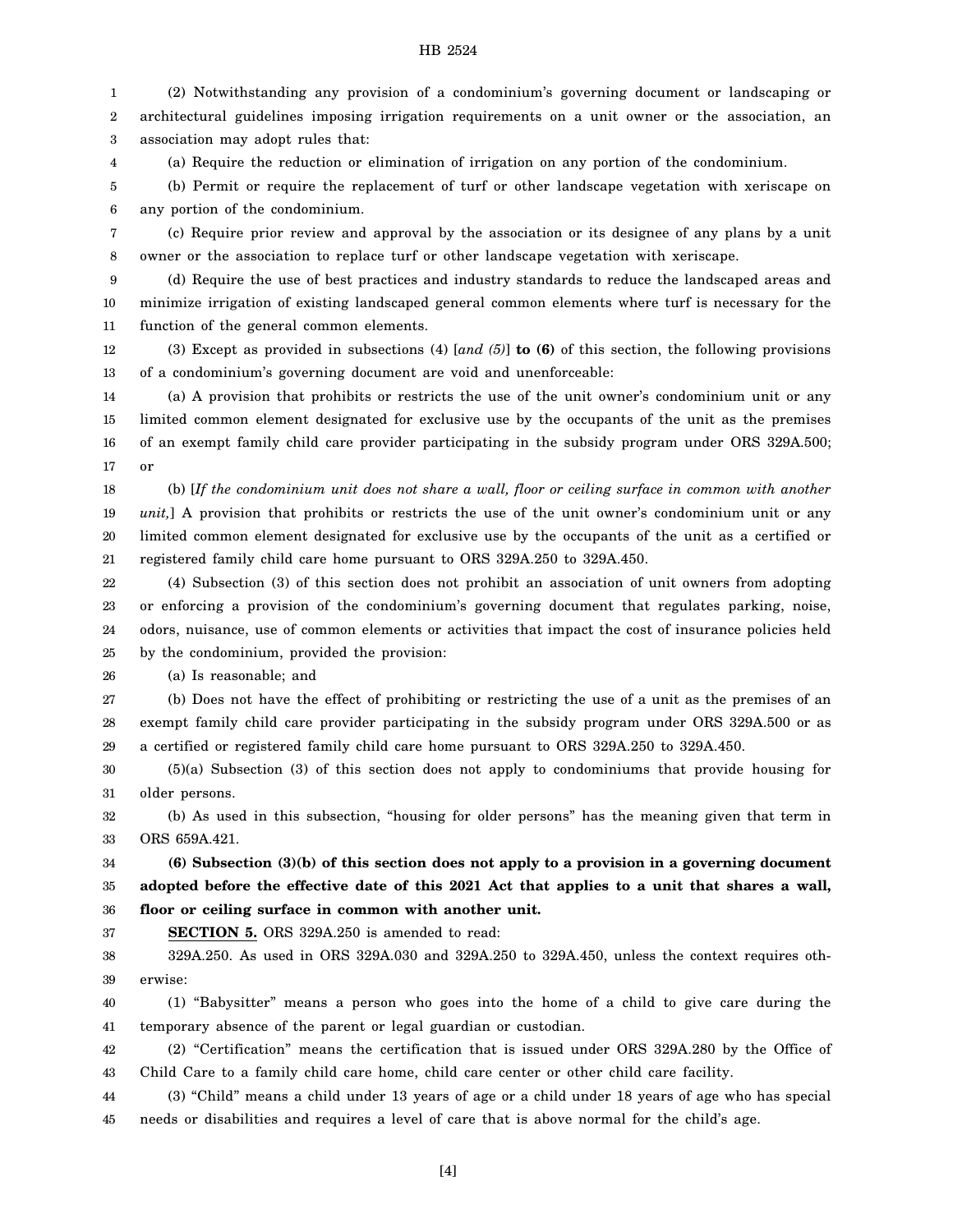1 2 3 4 5 6 7 8 9 10 11 12 13 14 15 16 17 18 19 20 21 22 23 24 25 26 27 28 29 30 31 32 33 34 35 36 37 38 39 40 41 42 43 44 45 (4)**(a)** [*Subject to ORS 329A.440,*] "Child care" means the care, supervision and guidance on a regular basis of a child, unaccompanied by a parent, guardian or custodian, provided to a child during a part of the 24 hours of the day, in a place other than the child's home, with or without compensation. **(b)** "Child care" does not include care provided: [*(a)*] **(A)** In the home of the child; [*(b)*] **(B)** By the child's parent, guardian, or person acting in loco parentis; [*(c)*] **(C)** By a person related to the child by blood or marriage within the fourth degree as determined by civil law; [*(d)*] **(D)** On an occasional basis by a person not ordinarily engaged in providing child care; [*(e)*] **(E)** By providers of medical services;  $[(f)]$  (**F**) By a babysitter; [*(g)*] **(G)** By a person who cares for children from only one family other than the person's own family; [*(h)*] **(H)** By a person who cares for no more than three children other than the person's own children; or [*(i)*] **(I)** By a person who is a member of the child's extended family, as determined by the office on a case-by-case basis. (5) "Child care facility" means any facility that provides child care to children, including a day nursery, nursery school, child care center, certified or registered family child care home or similar unit operating under any name, but not including any: (a) Preschool recorded program. (b) Facility providing care for school-age children that is primarily a single enrichment activity, for eight hours or less a week. (c) Facility providing care that is primarily group athletic or social activities sponsored by or under the supervision of an organized club or hobby group. (d) Facility operated by: (A) A school district as defined in ORS 332.002; (B) A political subdivision of this state; or (C) A governmental agency. (e) Residential facility licensed under ORS 443.400 to 443.455. (f) Babysitters. (g) Facility operated as a parent cooperative for no more than four hours a day. (h) Facility providing care while the child's parent remains on the premises and is engaged in an activity offered by the facility or in other nonwork activity. (i) Facility operated as a school-age recorded program. (6) "Family" has the meaning given that term in ORS 329.145. (7) "Occasional" means that care is provided for no more than 70 days in any calendar year. (8) "Parent cooperative" means a child care program in which: (a) Care is provided by parents on a rotating basis; (b) Membership in the cooperative includes parents; (c) There are written policies and procedures; and (d) A board of directors that includes parents of the children cared for by the cooperative controls the policies and procedures of the program. (9) "Preschool recorded program" means a facility providing care for preschool children that is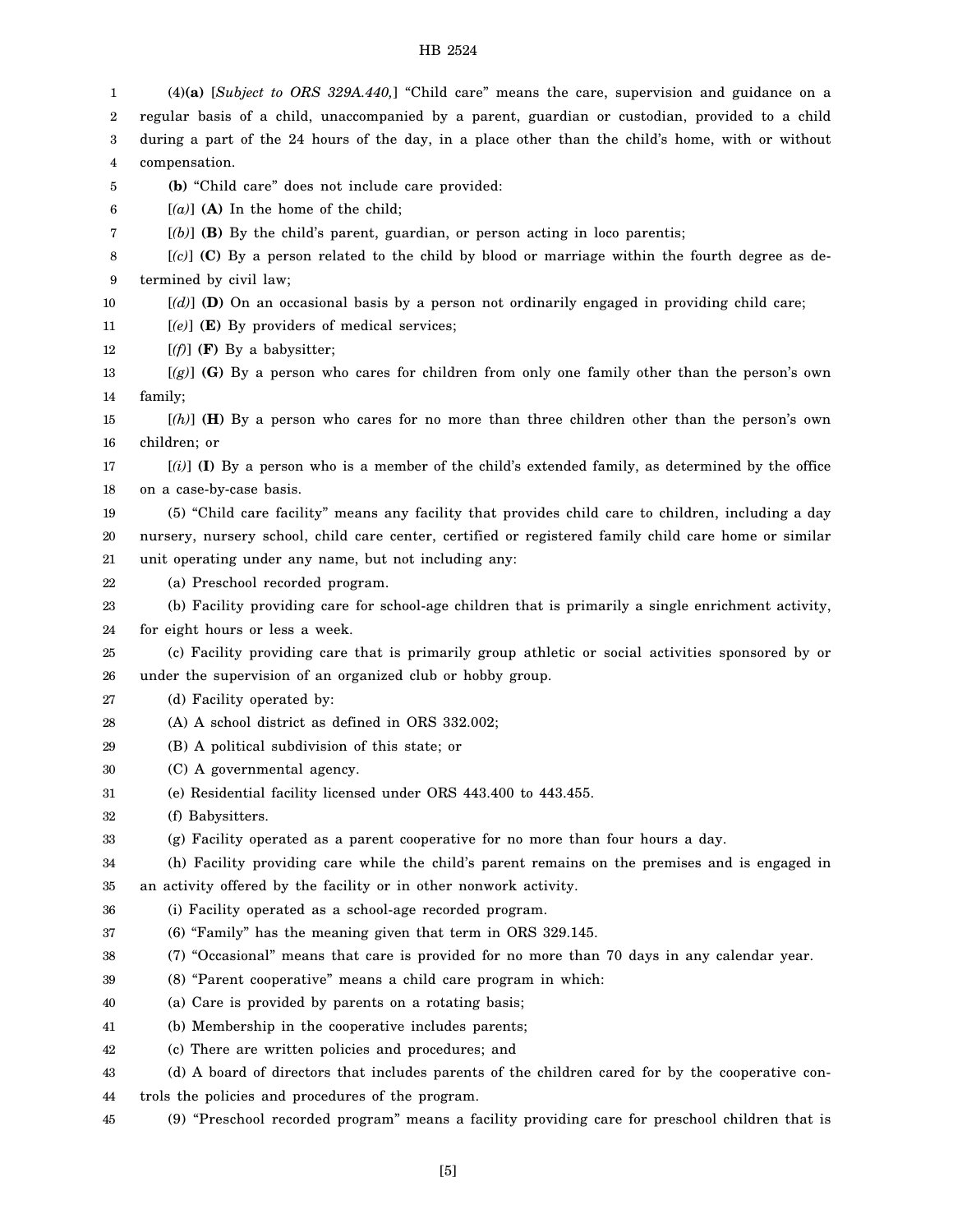1 2 3 4 5 6 7 8 9 10 11 12 13 14 15 16 17 18 19 20 21 22 23 24 25 26 27 28 29 30 31 32 33 34 35 36 37 38 39 40 primarily educational for four hours or less per day and where no child is present at the facility for more than four hours per day. (10) "Record" means the record that is issued under ORS 329A.255 to a preschool recorded program or under ORS 329A.257 to a school-age recorded program. (11) "Registration" means the registration that is issued under ORS 329A.330 by the Office of Child Care to a family child care home where care is provided in the family living quarters of the provider's home. (12) "School age" means of an age eligible to be enrolled in kindergarten or above on or before the first day of the current school year. (13) "School-age recorded program" means a program for school-age children: (a) That is not operated by a school district as defined in ORS 332.002; (b) That is not required to be certified under ORS 329A.280 or registered under ORS 329A.330; and (c) In which youth development activities are provided to children during hours that school is not in session and does not take the place of a parent's care. (14) "Youth development activities" means care, supervision or guidance that is intended for enrichment, including but not limited to teaching skills or proficiency in physical, social or educational activities such as tutoring, music lessons, social activities, sports and recreational activities. **SECTION 6.** ORS 329A.030 is amended to read: 329A.030. (1) The Office of Child Care shall establish a Central Background Registry and may maintain information in the registry through electronic records systems. (2)(a) A subject individual shall apply to and must be enrolled in the Central Background Registry as part of the individual's application to operate a program or serve in a position described in subsection (10) of this section. (b) An individual who has been the subject of a founded or substantiated report of child abuse shall apply to and be enrolled in the Central Background Registry prior to providing any of the types of care identified in ORS 329A.250 [*(4)(a), (g) or (h)*] **(4)(b)(A), (G) or (H)** if: (A) The child abuse occurred on or after January 1, 2017, and involved a child who died or suffered serious physical injury, as defined in ORS 161.015; or (B) The child abuse occurred on or after September 1, 2019, and involved any child for whom the individual was providing child care, as defined in ORS 329A.250 (4), or care identified in ORS 329A.250 [*(4)(a), (c), (f), (g), (h) or (i)*] **(4)(b)(A), (C), (F), (G), (H) or (I)**. (c) Notwithstanding paragraph (a) of this subsection, an individual described in paragraph (b)(B) of this subsection is not required to enroll in the Central Background Registry if more than seven years has elapsed since the date of the child abuse determination. (3)(a) Upon receiving an application for enrollment in the Central Background Registry, the office shall complete: (A) A criminal records check under ORS 181A.195; (B) A criminal records check of other registries or databases in accordance with rules adopted by the Early Learning Council;

41 42 (C) A child abuse and neglect records check in accordance with rules adopted by the council; and

43 44 (D) A foster care certification check and an adult protective services check in accordance with rules adopted by the council.

45 (b) In addition to the information that the office is required to check under paragraph (a) of this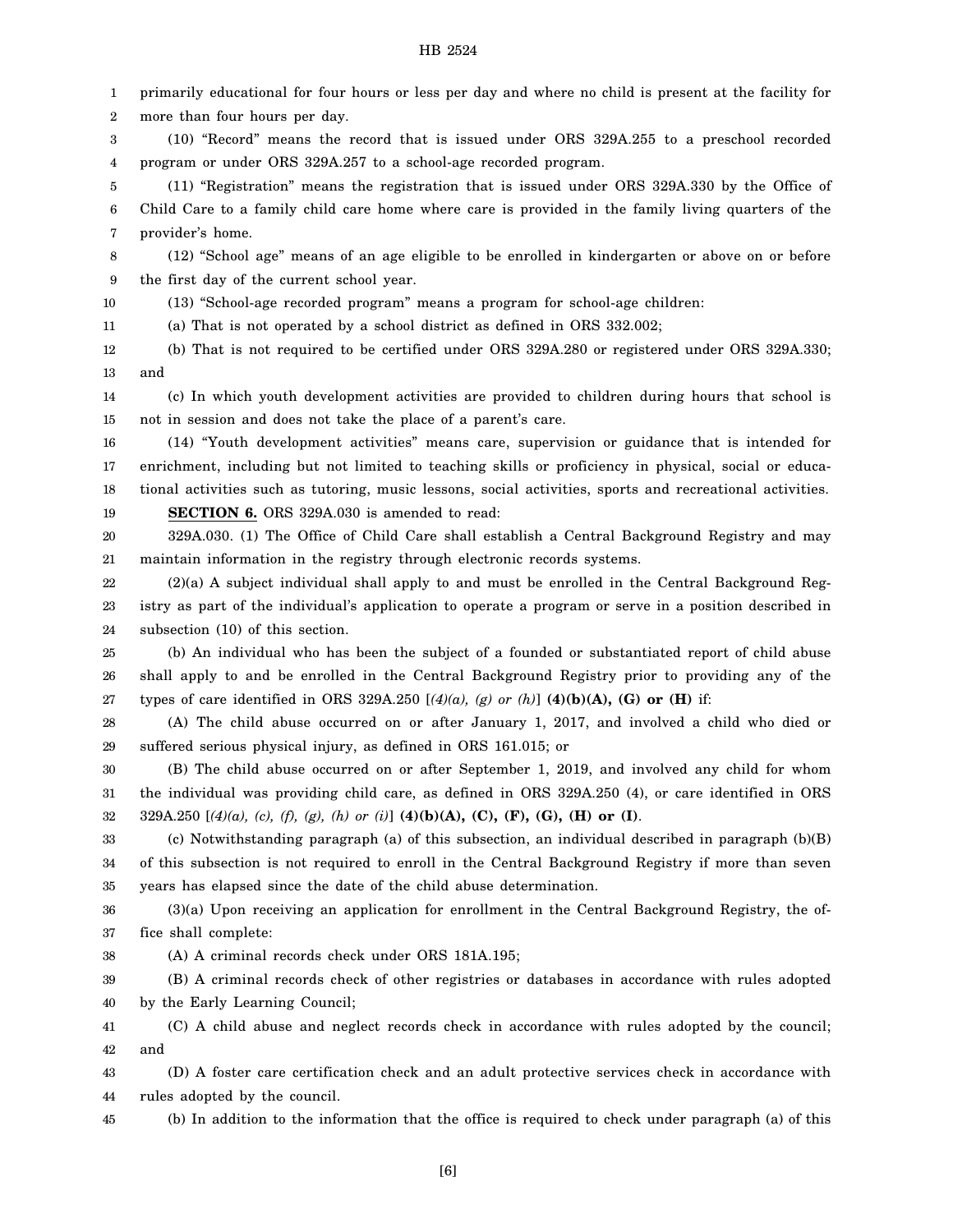1 2 subsection, the office may consider any other information obtained by the office that the office, by rule, determines is relevant to enrollment in the Central Background Registry.

3 (4)(a) The office shall enroll the individual in the Central Background Registry if the individual:

4 5 6 (A) Is determined to have no criminal, child abuse and neglect, negative adult protective services or negative foster home certification history, or to have dealt with the issues and provided adequate evidence of suitability for the registry;

7 8

16

(B) Has paid the applicable fee established pursuant to ORS 329A.275; and

(C) Has complied with the rules of the Early Learning Council adopted pursuant to this section.

9 10 11 12 (b) Notwithstanding subsection (3) of this section and paragraph (a) of this subsection, the office may enroll an individual in the registry if the Department of Human Services has completed a background check on the individual and the individual has received approval from the department for purposes of providing child care.

13 14 (5)(a) Notwithstanding subsections (3) and (4) of this section, the office may not enroll an individual in the Central Background Registry if:

15 (A) The individual has a disqualifying condition as defined in rules adopted by the council; or

(B) The individual is an exempt prohibited individual, as provided by ORS 329A.252.

17 18 (b) If an individual prohibited from enrolling in the registry as provided by this subsection is enrolled in the registry, the office shall remove the individual from the registry.

19 20 21 (6)(a) The office may conditionally enroll an individual in the Central Background Registry pending the results of a nationwide criminal records check through the Federal Bureau of Investigation if the individual has met other requirements of the office for enrollment in the registry.

22 23 (b) The office may enroll an individual in the registry subject to limitations identified in rules adopted by the council.

24 25 26 27 28 (7) An enrollment in the Central Background Registry may be renewed upon application to the office, payment of the fee established pursuant to ORS 329A.275 and compliance with rules adopted by the Early Learning Council pursuant to this section. However, an individual who is determined to be ineligible for enrollment in the registry after the date of initial enrollment shall be removed or suspended from the registry by the office.

29 30 (8)(a) A child care facility shall not hire or employ an individual if the individual is not enrolled in the Central Background Registry.

31 32 (b) Notwithstanding paragraph (a) of this subsection, a child care facility may employ on a probationary basis an individual who is conditionally enrolled in the Central Background Registry.

33 34 35 (9) The Early Learning Council may adopt any rules necessary to carry out the purposes of this section, including but not limited to rules regarding expiration and renewal periods and limitations related to the subject individual's enrollment in the Central Background Registry.

36 37 38 (10) For purposes of this section, "subject individual" means a subject individual as defined by the Early Learning Council by rule, an individual subject to subsection (2)(b) of this section or a person who applies to be:

39 (a) The operator or an employee of a child care or treatment program;

40 41 (b) The operator or an employee of an Oregon prekindergarten program under ORS 329.170 to 329.200;

42 43 (c) The operator or an employee of a federal Head Start program regulated by the United States Department of Health and Human Services;

44 45 (d) An individual in a child care facility who may have unsupervised contact with children as identified by the office;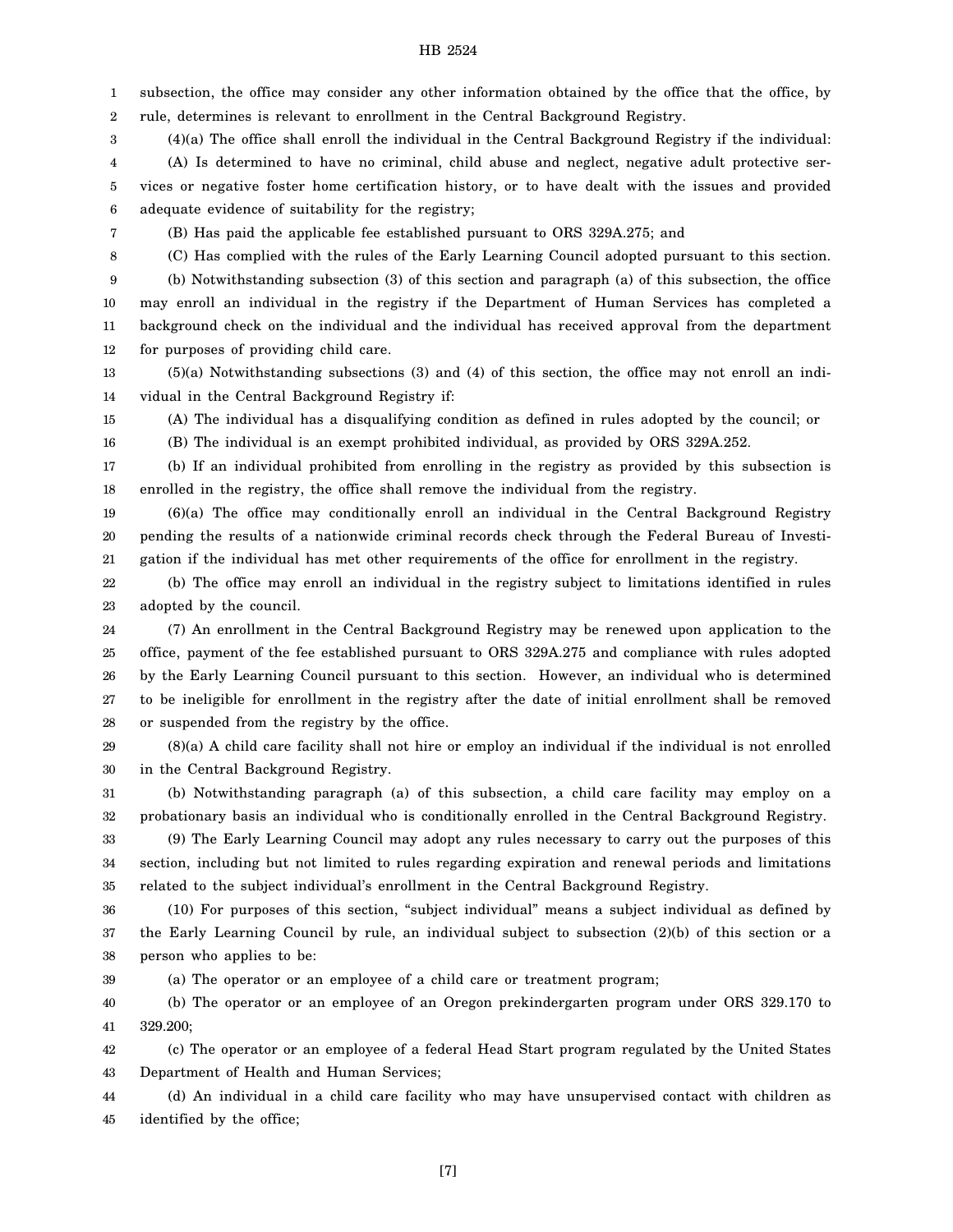1 2 (e) A contractor or an employee of the contractor who provides early childhood special education or early intervention services pursuant to ORS 343.455 to 343.534;

3 4 (f) A child care provider who is required to be enrolled in the Central Background Registry by any state agency;

5 6 7 (g) A contractor, employee or volunteer of a metropolitan service district organized under ORS chapter 268 who may have unsupervised contact with children and who is required to be enrolled in the Central Background Registry by the metropolitan service district;

8 9 10 (h) A provider of respite services, as defined in ORS 418.205, for parents pursuant to a properly executed power of attorney under ORS 109.056 who is providing respite services as a volunteer with a private agency or organization that facilitates the provision of such respite services; or

11 12 (i) The operator or an employee of an early learning program as defined in rules adopted by the council.

13 14 15 16 17 18 (11)(a) Information provided to a metropolitan service district organized under ORS chapter 268 about the enrollment status of the persons described in subsection  $(10)(g)$  of this section shall be subject to a reciprocal agreement with the metropolitan service district. The agreement must provide for the recovery of administrative, including direct and indirect, costs incurred by the office from participation in the agreement. Any moneys collected under this paragraph shall be deposited in the Child Care Fund established under ORS 329A.010.

19 20 21 22 23 24 25 (b) Information provided to a private agency or organization facilitating the provision of respite services, as defined in ORS 418.205, for parents pursuant to a properly executed power of attorney under ORS 109.056 about the enrollment status of the persons described in subsection (10)(h) of this section shall be subject to an agreement with the private agency or organization. The agreement must provide for the recovery of administrative, including direct and indirect, costs incurred by the office from participation in the agreement. Any moneys collected under this paragraph shall be deposited in the Child Care Fund established under ORS 329A.010.

26 27 28 29 30 31 (c) Information provided to a private agency or organization about the enrollment status of the persons described in subsection (10)(i) of this section shall be subject to an agreement with the private agency or organization. The agreement must provide for the recovery of administrative, including direct and indirect, costs incurred by the office from participation in the agreement. Any moneys collected under this paragraph shall be deposited in the Child Care Fund established under ORS 329A.010.

32

**SECTION 7.** ORS 215.213 is amended to read:

33 34 215.213. (1) In counties that have adopted marginal lands provisions under ORS 197.247 (1991 Edition), the following uses may be established in any area zoned for exclusive farm use:

35 (a) Churches and cemeteries in conjunction with churches.

36

(b) The propagation or harvesting of a forest product.

37 38 39 40 (c) Utility facilities necessary for public service, including wetland waste treatment systems but not including commercial facilities for the purpose of generating electrical power for public use by sale or transmission towers over 200 feet in height. A utility facility necessary for public service may be established as provided in:

41 (A) ORS 215.275; or

42 43 (B) If the utility facility is an associated transmission line, as defined in ORS 215.274 and 469.300.

44 45 (d) A dwelling on real property used for farm use if the dwelling is occupied by a relative of the farm operator or the farm operator's spouse, which means a child, parent, stepparent, grandchild,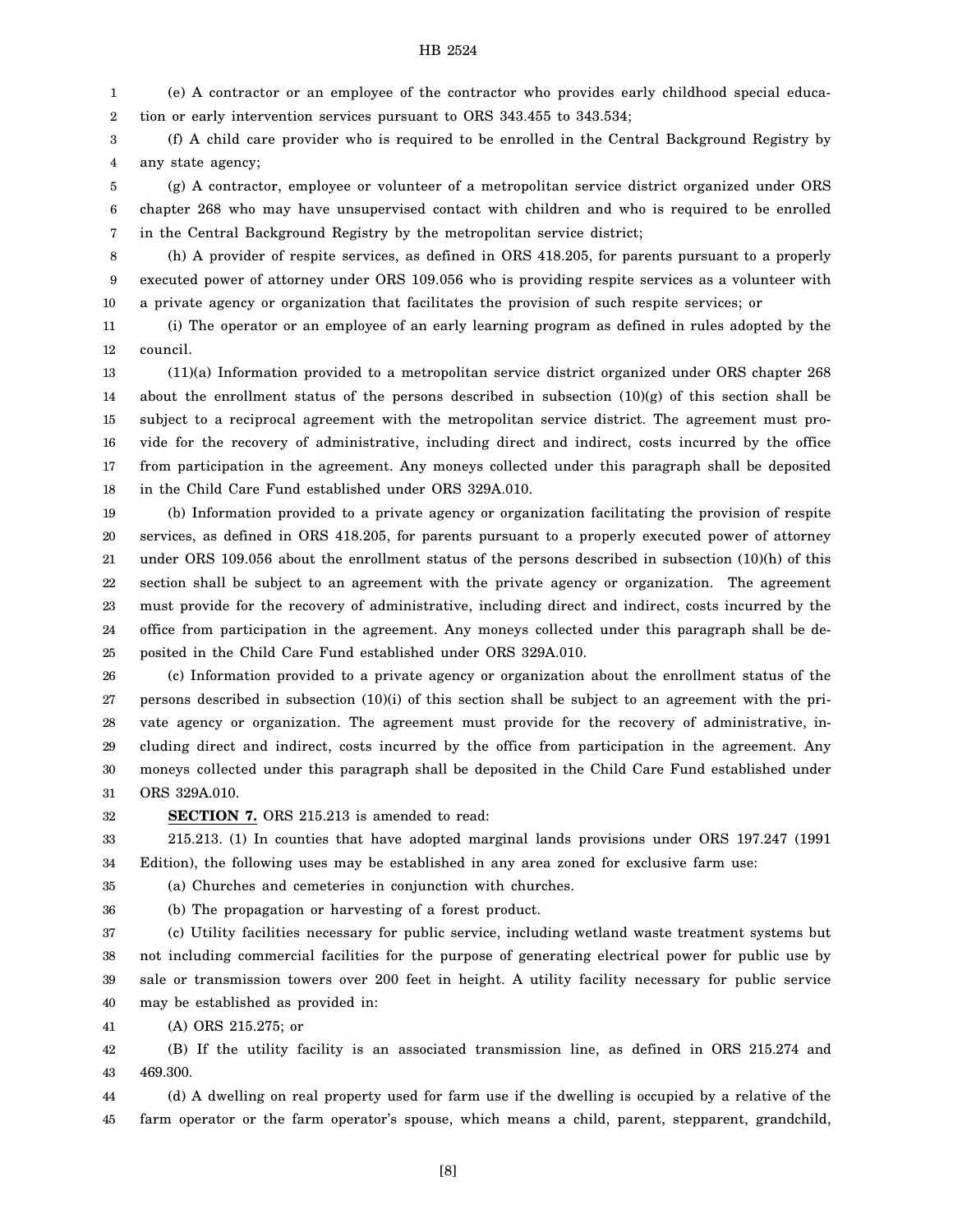1 2 3 4 5 6 7 8 grandparent, stepgrandparent, sibling, stepsibling, niece, nephew or first cousin of either, if the farm operator does or will require the assistance of the relative in the management of the farm use and the dwelling is located on the same lot or parcel as the dwelling of the farm operator. Notwithstanding ORS 92.010 to 92.192 or the minimum lot or parcel size requirements under ORS 215.780, if the owner of a dwelling described in this paragraph obtains construction financing or other financing secured by the dwelling and the secured party forecloses on the dwelling, the secured party may also foreclose on the homesite, as defined in ORS 308A.250, and the foreclosure shall operate as a partition of the homesite to create a new parcel.

(e) Nonresidential buildings customarily provided in conjunction with farm use.

10

9

11 12 13 (f) Subject to ORS 215.279, primary or accessory dwellings customarily provided in conjunction with farm use. For a primary dwelling, the dwelling must be on a lot or parcel that is managed as part of a farm operation and is not smaller than the minimum lot size in a farm zone with a minimum lot size acknowledged under ORS 197.251.

14 15 16 17 18 (g) Operations for the exploration for and production of geothermal resources as defined by ORS 522.005 and oil and gas as defined by ORS 520.005, including the placement and operation of compressors, separators and other customary production equipment for an individual well adjacent to the wellhead. Any activities or construction relating to such operations shall not be a basis for an exception under ORS 197.732 (2)(a) or (b).

19 20 21 (h) Operations for the exploration for minerals as defined by ORS 517.750. Any activities or construction relating to such operations shall not be a basis for an exception under ORS 197.732  $(2)(a)$  or  $(b)$ .

22 23 24 25 26 27 28 29 (i) One manufactured dwelling or recreational vehicle, or the temporary residential use of an existing building, in conjunction with an existing dwelling as a temporary use for the term of a hardship suffered by the existing resident or a relative of the resident. Within three months of the end of the hardship, the manufactured dwelling or recreational vehicle shall be removed or demolished or, in the case of an existing building, the building shall be removed, demolished or returned to an allowed nonresidential use. The governing body or its designee shall provide for periodic review of the hardship claimed under this paragraph. A temporary residence approved under this paragraph is not eligible for replacement under paragraph (q) of this subsection.

30

(j) Climbing and passing lanes within the right of way existing as of July 1, 1987.

31 32 33 34 (k) Reconstruction or modification of public roads and highways, including the placement of utility facilities overhead and in the subsurface of public roads and highways along the public right of way, but not including the addition of travel lanes, where no removal or displacement of buildings would occur, or no new land parcels result.

35 36 (L) Temporary public road and highway detours that will be abandoned and restored to original condition or use at such time as no longer needed.

37 38 39 40 (m) Minor betterment of existing public road and highway related facilities, such as maintenance yards, weigh stations and rest areas, within right of way existing as of July 1, 1987, and contiguous public-owned property utilized to support the operation and maintenance of public roads and highways.

41 42 (n) A replacement dwelling to be used in conjunction with farm use if the existing dwelling has been listed in a county inventory as historic property as defined in ORS 358.480.

43 (o) Creation, restoration or enhancement of wetlands.

44 (p) A winery, as described in ORS 215.452 or 215.453.

45 (q) Alteration, restoration or replacement of a lawfully established dwelling, as described in ORS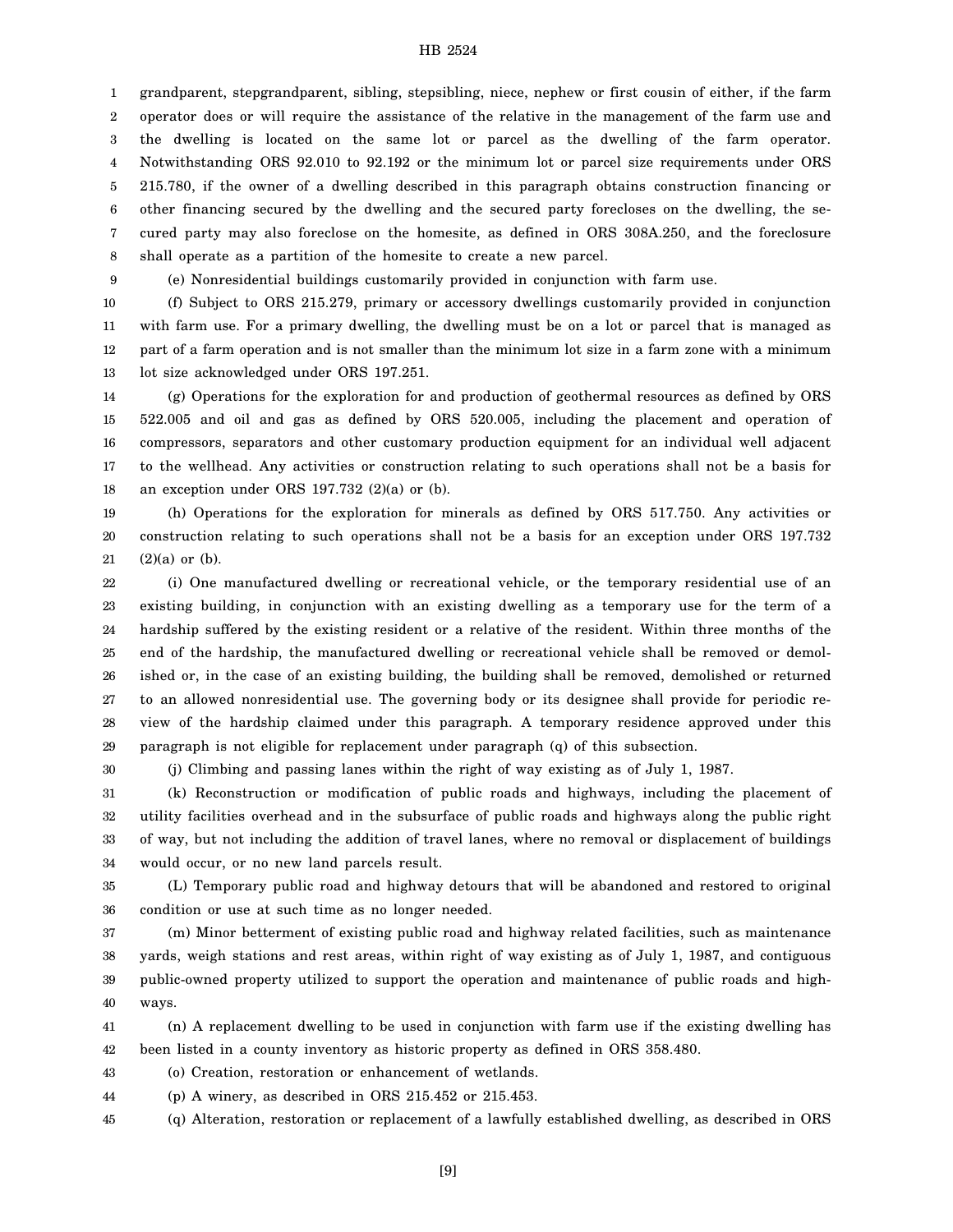1 215.291.

2 (r) Farm stands if:

3 4 5 6 7 8 (A) The structures are designed and used for the sale of farm crops or livestock grown on the farm operation, or grown on the farm operation and other farm operations in the local agricultural area, including the sale of retail incidental items and fee-based activity to promote the sale of farm crops or livestock sold at the farm stand if the annual sale of incidental items and fees from promotional activity do not make up more than 25 percent of the total annual sales of the farm stand; and

9 10 11 (B) The farm stand does not include structures designed for occupancy as a residence or for activity other than the sale of farm crops or livestock and does not include structures for banquets, public gatherings or public entertainment.

12 13 14 (s) An armed forces reserve center, if the center is within one-half mile of a community college. For purposes of this paragraph, "armed forces reserve center" includes an armory or National Guard support facility.

15 16 17 18 19 20 21 22 23 24 25 (t) A site for the takeoff and landing of model aircraft, including such buildings or facilities as may reasonably be necessary. Buildings or facilities shall not be more than 500 square feet in floor area or placed on a permanent foundation unless the building or facility preexisted the use approved under this paragraph. The site shall not include an aggregate surface or hard surface area unless the surface preexisted the use approved under this paragraph. An owner of property used for the purpose authorized in this paragraph may charge a person operating the use on the property rent for the property. An operator may charge users of the property a fee that does not exceed the operator's cost to maintain the property, buildings and facilities. As used in this paragraph, "model aircraft" means a small-scale version of an airplane, glider, helicopter, dirigible or balloon that is used or intended to be used for flight and is controlled by radio, lines or design by a person on the ground.

26 (u) A facility for the processing of farm products as described in ORS 215.255.

27 (v) Fire service facilities providing rural fire protection services.

28 29 30 (w) Irrigation reservoirs, canals, delivery lines and those structures and accessory operational facilities, not including parks or other recreational structures and facilities, associated with a district as defined in ORS 540.505.

31 32 33 (x) Utility facility service lines. Utility facility service lines are utility lines and accessory facilities or structures that end at the point where the utility service is received by the customer and that are located on one or more of the following:

34 (A) A public right of way;

35 36 (B) Land immediately adjacent to a public right of way, provided the written consent of all adjacent property owners has been obtained; or

37

(C) The property to be served by the utility.

38 39 40 41 42 43 44 45 (y) Subject to the issuance of a license, permit or other approval by the Department of Environmental Quality under ORS 454.695, 459.205, 468B.050, 468B.053 or 468B.055, or in compliance with rules adopted under ORS 468B.095, and as provided in ORS 215.246 to 215.251, the land application of reclaimed water, agricultural or industrial process water or biosolids, or the onsite treatment of septage prior to the land application of biosolids, for agricultural, horticultural or silvicultural production, or for irrigation in connection with a use allowed in an exclusive farm use zone under this chapter. For the purposes of this paragraph, onsite treatment of septage prior to the land application of biosolids is limited to treatment using treatment facilities that are portable, temporary and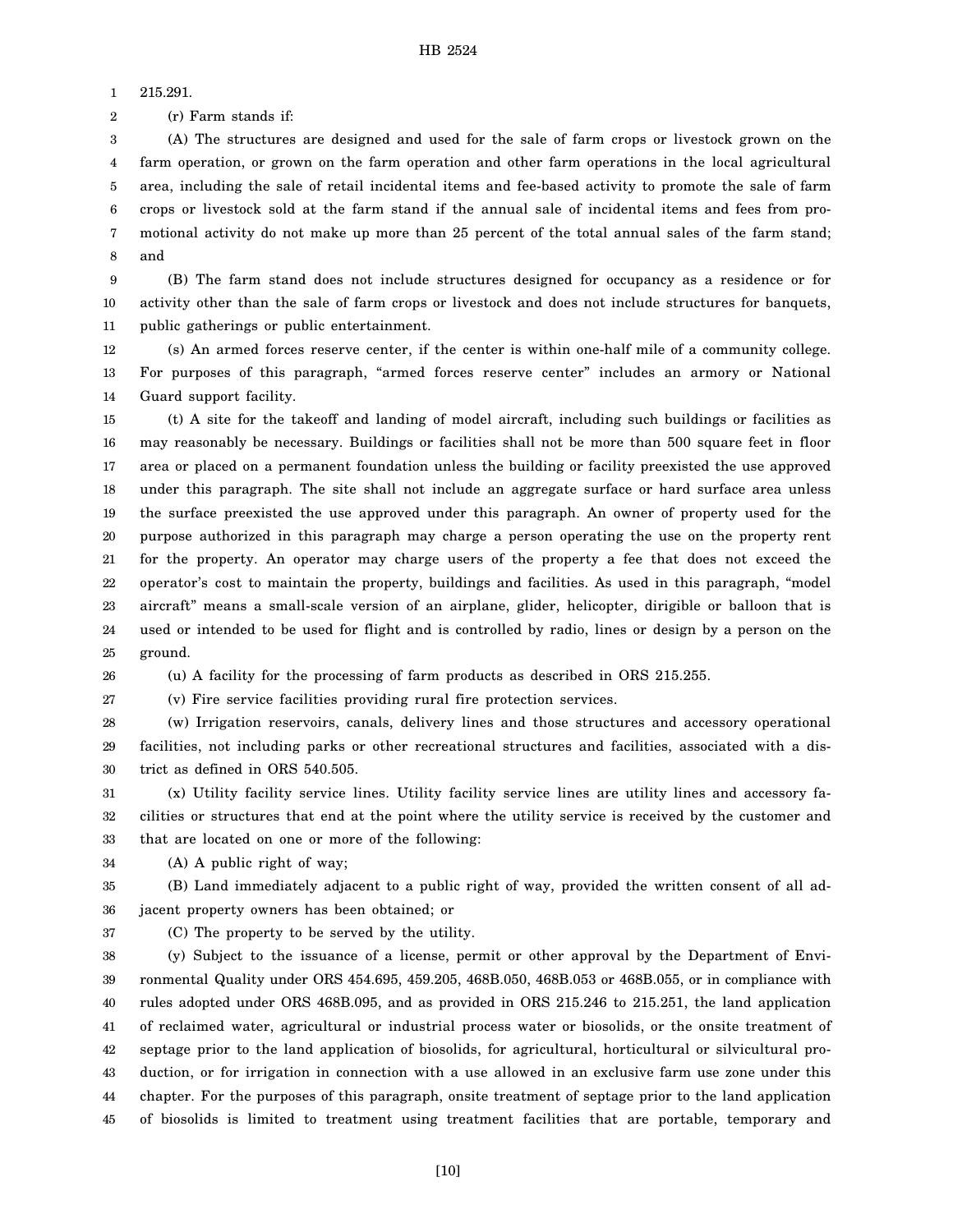1 2 transportable by truck trailer, as defined in ORS 801.580, during a period of time within which land application of biosolids is authorized under the license, permit or other approval.

3 4 (z) Dog training classes or testing trials, which may be conducted outdoors or in farm buildings in existence on January 1, 2019, when:

5 6 (A) The number of dogs participating in training does not exceed 10 dogs per training class and the number of training classes to be held on-site does not exceed six per day; and

7 8 (B) The number of dogs participating in a testing trial does not exceed 60 and the number of testing trials to be conducted on-site is limited to four or fewer trials per calendar year.

9 (aa) A cider business, as described in ORS 215.451.

10 (bb) A farm brewery, as described in ORS 215.449.

11 (2) In counties that have adopted marginal lands provisions under ORS 197.247 (1991 Edition),

12 13 the following uses may be established in any area zoned for exclusive farm use subject to ORS 215.296:

14 15 16 (a) A primary dwelling in conjunction with farm use or the propagation or harvesting of a forest product on a lot or parcel that is managed as part of a farm operation or woodlot if the farm operation or woodlot:

17 (A) Consists of 20 or more acres; and

18 19 20 (B) Is not smaller than the average farm or woodlot in the county producing at least \$2,500 in annual gross income from the crops, livestock or forest products to be raised on the farm operation or woodlot.

21 22 23 (b) A primary dwelling in conjunction with farm use or the propagation or harvesting of a forest product on a lot or parcel that is managed as part of a farm operation or woodlot smaller than required under paragraph (a) of this subsection, if the lot or parcel:

24 25 26 27 (A) Has produced at least \$20,000 in annual gross farm income in two consecutive calendar years out of the three calendar years before the year in which the application for the dwelling was made or is planted in perennials capable of producing upon harvest an average of at least \$20,000 in annual gross farm income; or

28 29 (B) Is a woodlot capable of producing an average over the growth cycle of \$20,000 in gross annual income.

30 31 (c) Commercial activities that are in conjunction with farm use, including the processing of farm crops into biofuel not permitted under ORS 215.203 (2)(b)(K) or 215.255.

32 (d) Operations conducted for:

33 34 (A) Mining and processing of geothermal resources as defined by ORS 522.005 and oil and gas as defined by ORS 520.005, not otherwise permitted under subsection  $(1)(g)$  of this section;

35 36 (B) Mining, crushing or stockpiling of aggregate and other mineral and other subsurface resources subject to ORS 215.298;

37

(C) Processing, as defined by ORS 517.750, of aggregate into asphalt or portland cement; and

38

(D) Processing of other mineral resources and other subsurface resources. (e) Community centers owned by a governmental agency or a nonprofit community organization

39 40 41 42 43 44 45 and operated primarily by and for residents of the local rural community, hunting and fishing preserves, public and private parks, playgrounds and campgrounds. Subject to the approval of the county governing body or its designee, a private campground may provide yurts for overnight camping. No more than one-third or a maximum of 10 campsites, whichever is smaller, may include a yurt. The yurt shall be located on the ground or on a wood floor with no permanent foundation. Upon request of a county governing body, the Land Conservation and Development Commission may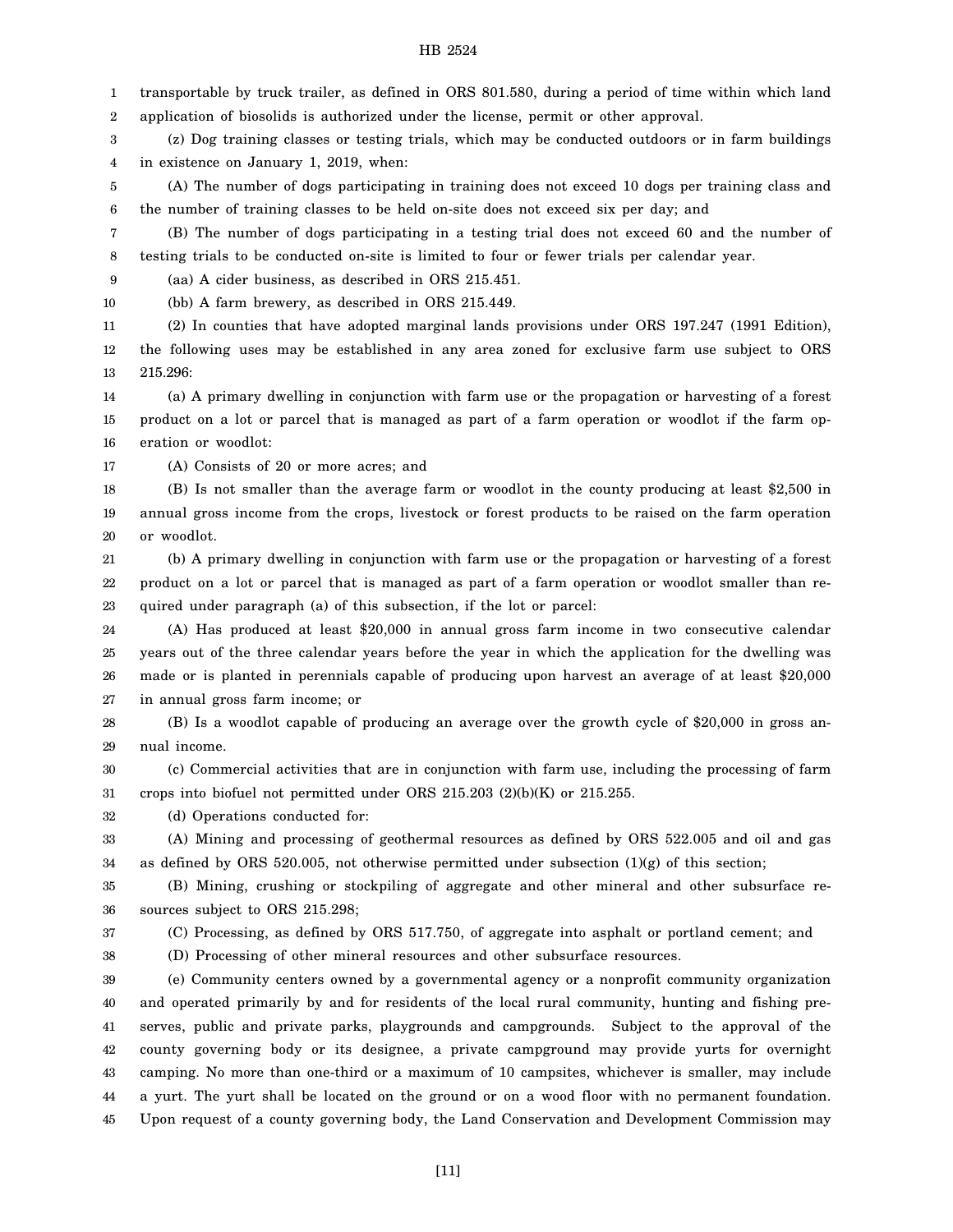1 2 3 4 5 6 provide by rule for an increase in the number of yurts allowed on all or a portion of the campgrounds in a county if the commission determines that the increase will comply with the standards described in ORS 215.296 (1). A public park or campground may be established as provided under ORS 195.120. As used in this paragraph, "yurt" means a round, domed shelter of cloth or canvas on a collapsible frame with no plumbing, sewage disposal hookup or internal cooking appliance.

7

(f) Golf courses on land determined not to be high-value farmland as defined in ORS 195.300.

8 9 10 11 (g) Commercial utility facilities for the purpose of generating power for public use by sale. If the area zoned for exclusive farm use is high-value farmland, a photovoltaic solar power generation facility may be established as a commercial utility facility as provided in ORS 215.447. A renewable energy facility as defined in ORS 215.446 may be established as a commercial utility facility.

12 13 14 15 16 17 18 19 20 (h) Personal-use airports for airplanes and helicopter pads, including associated hangar, maintenance and service facilities. A personal-use airport as used in this section means an airstrip restricted, except for aircraft emergencies, to use by the owner, and, on an infrequent and occasional basis, by invited guests, and by commercial aviation activities in connection with agricultural operations. No aircraft may be based on a personal-use airport other than those owned or controlled by the owner of the airstrip. Exceptions to the activities permitted under this definition may be granted through waiver action by the Oregon Department of Aviation in specific instances. A personal-use airport lawfully existing as of September 13, 1975, shall continue to be permitted subject to any applicable rules of the Oregon Department of Aviation.

21 22 23 24 25 26 27 28 (i) A facility for the primary processing of forest products, provided that such facility is found to not seriously interfere with accepted farming practices and is compatible with farm uses described in ORS 215.203 (2). Such a facility may be approved for a one-year period which is renewable. These facilities are intended to be only portable or temporary in nature. The primary processing of a forest product, as used in this section, means the use of a portable chipper or stud mill or other similar methods of initial treatment of a forest product in order to enable its shipment to market. Forest products, as used in this section, means timber grown upon a parcel of land or contiguous land where the primary processing facility is located.

29 30 31 (j) A site for the disposal of solid waste approved by the governing body of a city or county or both and for which a permit has been granted under ORS 459.245 by the Department of Environmental Quality together with equipment, facilities or buildings necessary for its operation.

32 (k)(A) Commercial dog boarding kennels; or

33 34 (B) Dog training classes or testing trials that cannot be established under subsection (1)(z) of this section.

35

(L) Residential homes as defined in ORS 197.660, in existing dwellings.

36 37 38 39 40 41 42 (m) The propagation, cultivation, maintenance and harvesting of aquatic species that are not under the jurisdiction of the State Fish and Wildlife Commission or insect species. Insect species shall not include any species under quarantine by the State Department of Agriculture or the United States Department of Agriculture. The county shall provide notice of all applications under this paragraph to the State Department of Agriculture. Notice shall be provided in accordance with the county's land use regulations but shall be mailed at least 20 calendar days prior to any administrative decision or initial public hearing on the application.

43 (n) Home occupations as provided in ORS 215.448.

44 (o) Transmission towers over 200 feet in height.

45 (p) Construction of additional passing and travel lanes requiring the acquisition of right of way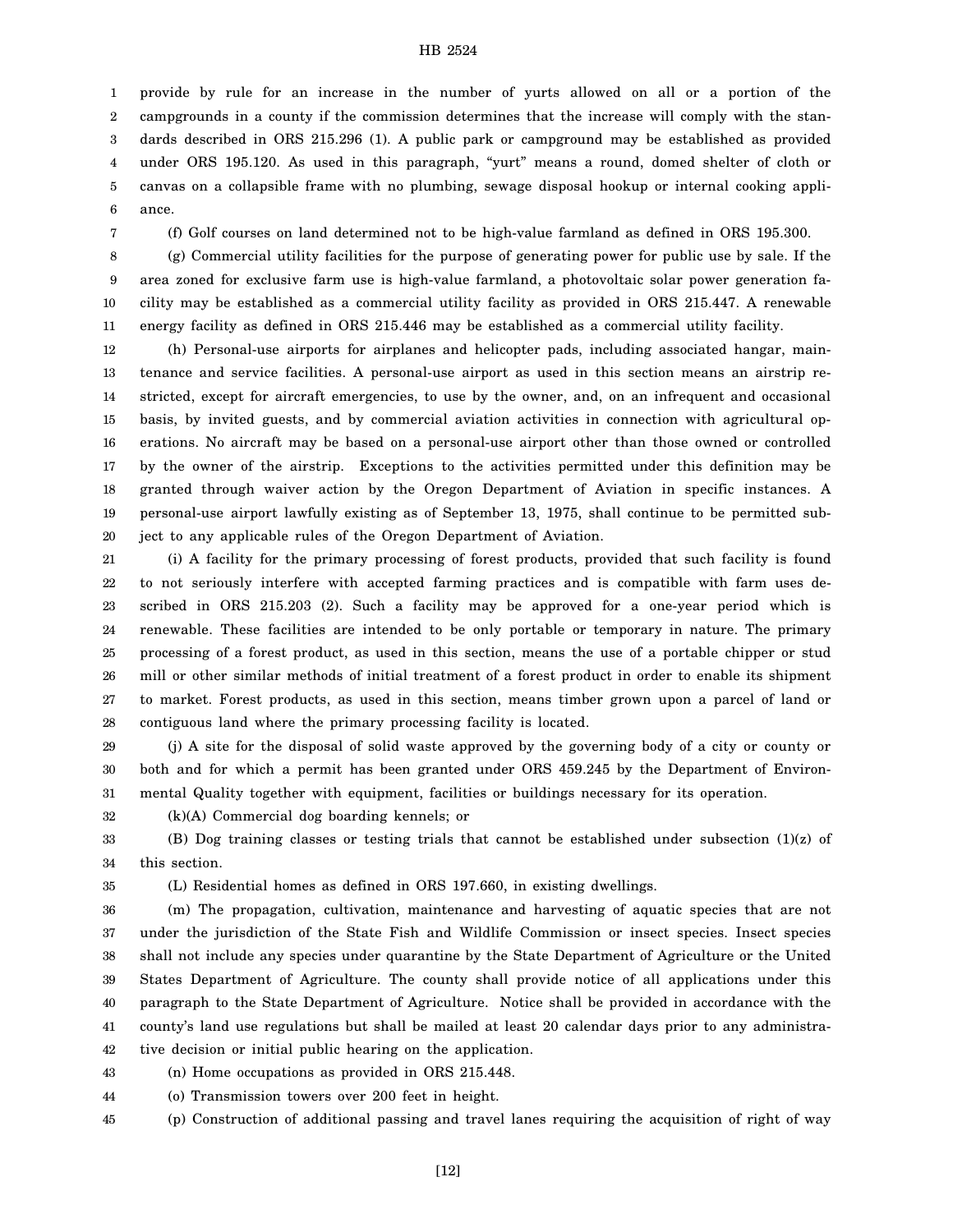1 but not resulting in the creation of new land parcels.

2 3 (q) Reconstruction or modification of public roads and highways involving the removal or displacement of buildings but not resulting in the creation of new land parcels.

4 5 6 (r) Improvement of public road and highway related facilities such as maintenance yards, weigh stations and rest areas, where additional property or right of way is required but not resulting in the creation of new land parcels.

7 8 (s) A destination resort that is approved consistent with the requirements of any statewide planning goal relating to the siting of a destination resort.

9 10 (t) Room and board arrangements for a maximum of five unrelated persons in existing residences.

11 12 13 14 15 16 17 (u) A living history museum related to resource based activities owned and operated by a governmental agency or a local historical society, together with limited commercial activities and facilities that are directly related to the use and enjoyment of the museum and located within authentic buildings of the depicted historic period or the museum administration building, if areas other than an exclusive farm use zone cannot accommodate the museum and related activities or if the museum administration buildings and parking lot are located within one quarter mile of the metropolitan urban growth boundary. As used in this paragraph:

18 19 20 (A) "Living history museum" means a facility designed to depict and interpret everyday life and culture of some specific historic period using authentic buildings, tools, equipment and people to simulate past activities and events; and

21 22 (B) "Local historical society" means the local historical society, recognized as such by the county governing body and organized under ORS chapter 65.

(v) Operations for the extraction and bottling of water.

23

24 25 26 (w) An aerial fireworks display business that has been in continuous operation at its current location within an exclusive farm use zone since December 31, 1986, and possesses a wholesaler's permit to sell or provide fireworks.

27 28 29 (x) A landscape contracting business, as defined in ORS 671.520, or a business providing landscape architecture services, as described in ORS 671.318, if the business is pursued in conjunction with the growing and marketing of nursery stock on the land that constitutes farm use.

30 31 32 (y) Public or private schools for kindergarten through grade 12, including all buildings essential to the operation of a school, primarily for residents of the rural area in which the school is located. (z) Equine and equine-affiliated therapeutic and counseling activities, provided:

33 34 35 (A) The activities are conducted in existing buildings that were lawfully constructed on the property before January 1, 2019, or in new buildings that are accessory, incidental and subordinate to the farm use on the tract; and

36 37 (B) All individuals conducting therapeutic or counseling activities are acting within the proper scope of any licenses required by the state.

38 39 **(aa) Child care facilities or preschool recorded programs authorized under ORS 329A.250 to 329A.450.**

40 41 42 43 44 45 (3) In counties that have adopted marginal lands provisions under ORS 197.247 (1991 Edition), a single-family residential dwelling not provided in conjunction with farm use may be established on a lot or parcel with soils predominantly in capability classes IV through VIII as determined by the Agricultural Capability Classification System in use by the United States Department of Agriculture Soil Conservation Service on October 15, 1983. A proposed dwelling is subject to approval of the governing body or its designee in any area zoned for exclusive farm use upon written findings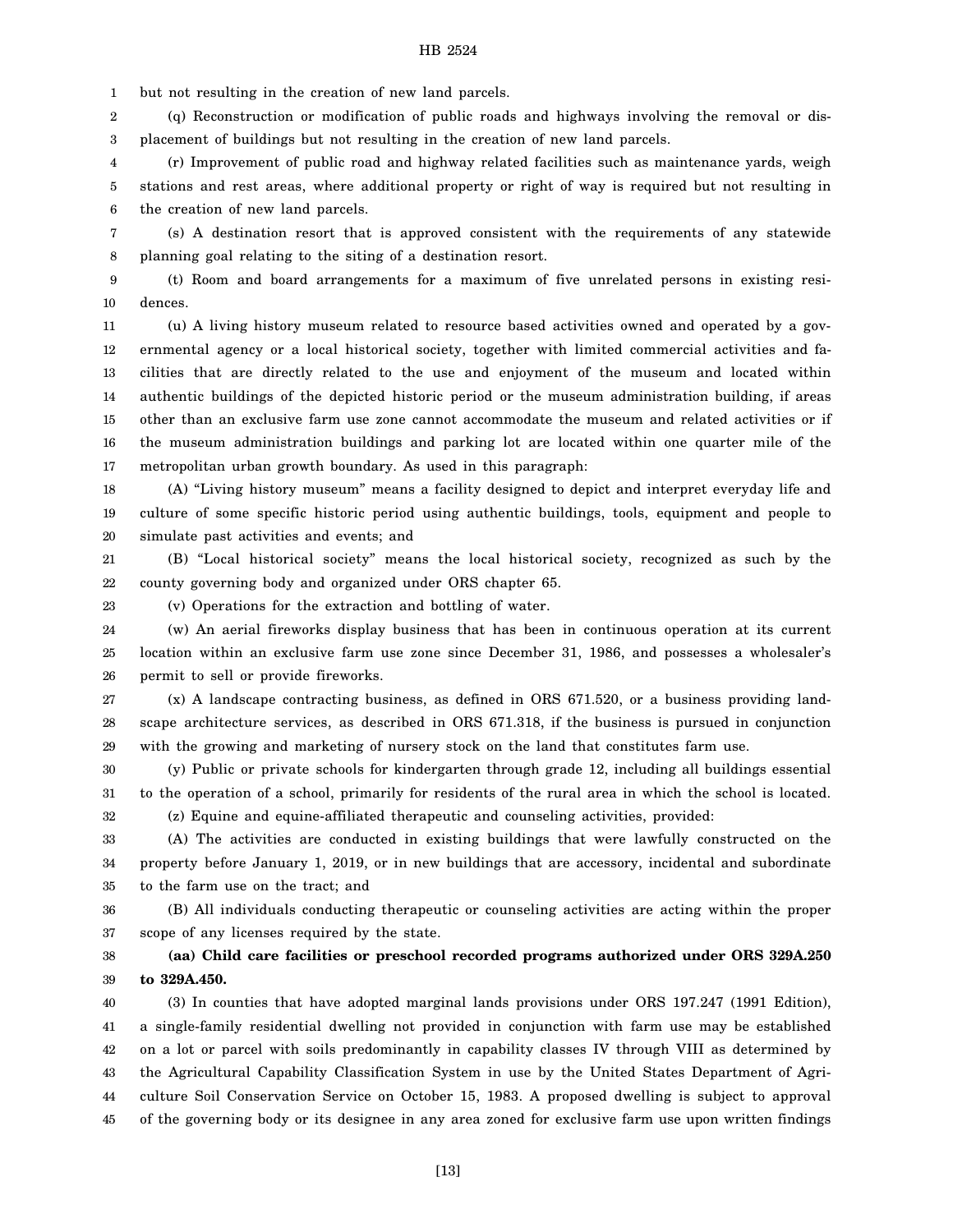1 showing all of the following:

2 3 (a) The dwelling or activities associated with the dwelling will not force a significant change in or significantly increase the cost of accepted farming practices on nearby lands devoted to farm use.

4 5 6 7 (b) The dwelling is situated upon generally unsuitable land for the production of farm crops and livestock, considering the terrain, adverse soil or land conditions, drainage and flooding, location and size of the tract. A lot or parcel shall not be considered unsuitable solely because of its size or location if it can reasonably be put to farm use in conjunction with other land.

8 9 (c) Complies with such other conditions as the governing body or its designee considers necessary.

10 11 12 13 (4) In counties that have adopted marginal lands provisions under ORS 197.247 (1991 Edition), one single-family dwelling, not provided in conjunction with farm use, may be established in any area zoned for exclusive farm use on a lot or parcel described in subsection (7) of this section that is not larger than three acres upon written findings showing:

14 15 16 17 18 19 (a) The dwelling or activities associated with the dwelling will not force a significant change in or significantly increase the cost of accepted farming practices on nearby lands devoted to farm use; (b) If the lot or parcel is located within the Willamette River Greenway, a floodplain or a geological hazard area, the dwelling complies with conditions imposed by local ordinances relating specifically to the Willamette River Greenway, floodplains or geological hazard areas, whichever is applicable; and

20 21 (c) The dwelling complies with other conditions considered necessary by the governing body or its designee.

22 23 (5) Upon receipt of an application for a permit under subsection (4) of this section, the governing body shall notify:

24 25 (a) Owners of land that is within 250 feet of the lot or parcel on which the dwelling will be established; and

26 27 (b) Persons who have requested notice of such applications and who have paid a reasonable fee imposed by the county to cover the cost of such notice.

28 29 30 31 32 33 34 35 36 (6) The notice required in subsection (5) of this section shall specify that persons have 15 days following the date of postmark of the notice to file a written objection on the grounds only that the dwelling or activities associated with it would force a significant change in or significantly increase the cost of accepted farming practices on nearby lands devoted to farm use. If no objection is received, the governing body or its designee shall approve or disapprove the application. If an objection is received, the governing body shall set the matter for hearing in the manner prescribed in ORS 215.402 to 215.438. The governing body may charge the reasonable costs of the notice required by subsection (5)(a) of this section to the applicant for the permit requested under subsection (4) of this section.

37 38 (7) Subsection (4) of this section applies to a lot or parcel lawfully created between January 1, 1948, and July 1, 1983. For the purposes of this section:

39 (a) Only one lot or parcel exists if:

40 41 (A) A lot or parcel described in this section is contiguous to one or more lots or parcels described in this section; and

42 43 44 (B) On July 1, 1983, greater than possessory interests are held in those contiguous lots, parcels or lots and parcels by the same person, spouses or a single partnership or business entity, separately or in tenancy in common.

(b) "Contiguous" means lots, parcels or lots and parcels that have a common boundary, including

45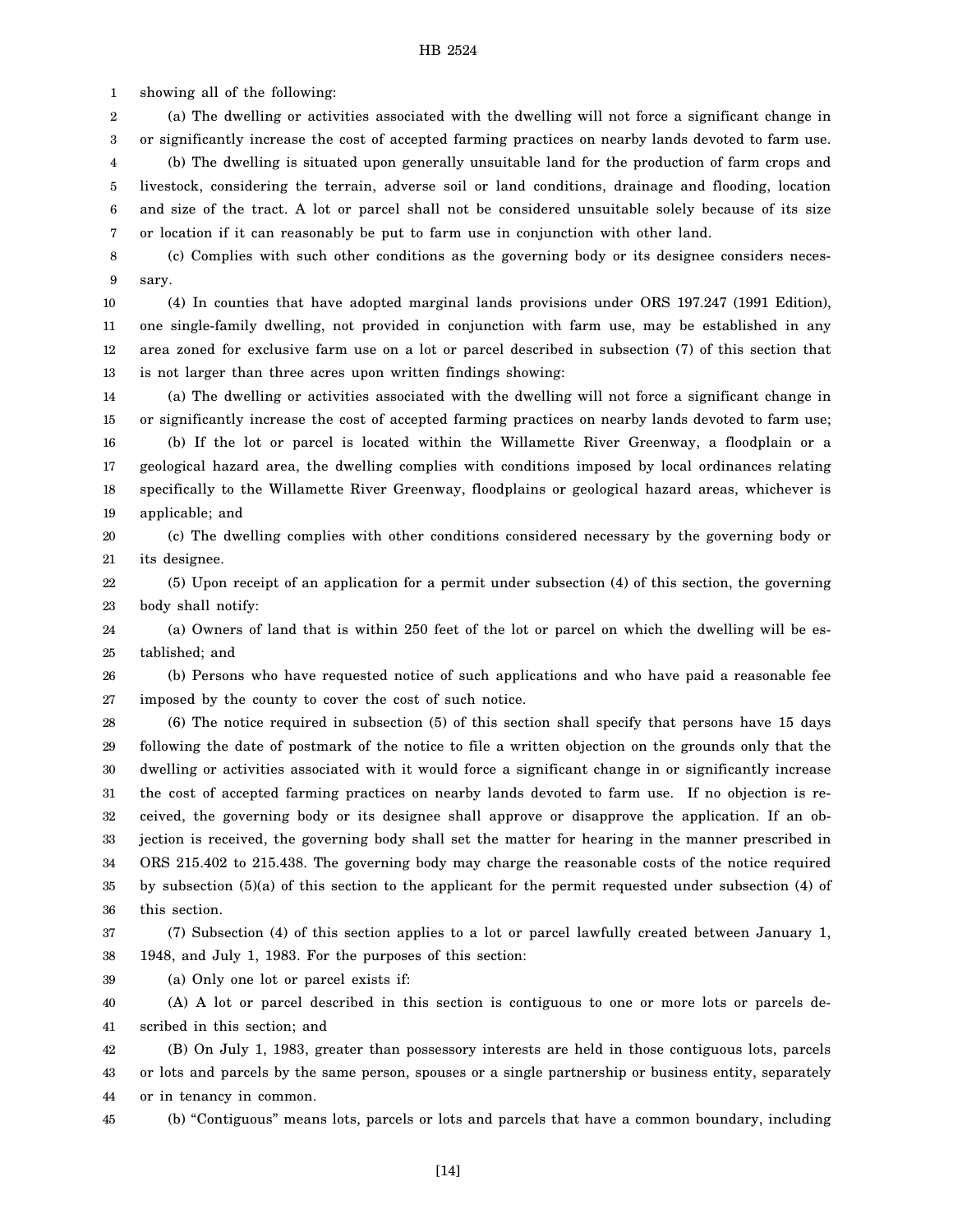1 but not limited to, lots, parcels or lots and parcels separated only by a public road.

2 3 4 (8) A person who sells or otherwise transfers real property in an exclusive farm use zone may retain a life estate in a dwelling on that property and in a tract of land under and around the dwelling.

5 6 (9) No final approval of a nonfarm use under this section shall be given unless any additional taxes imposed upon the change in use have been paid.

7 8 9 (10) Roads, highways and other transportation facilities and improvements not allowed under subsections (1) and (2) of this section may be established, subject to the approval of the governing body or its designee, in areas zoned for exclusive farm use subject to:

10 11 (a) Adoption of an exception to the goal related to agricultural lands and to any other applicable goal with which the facility or improvement does not comply; or

12 13 (b) ORS 215.296 for those uses identified by rule of the Land Conservation and Development Commission as provided in section 3, chapter 529, Oregon Laws 1993.

14 15 (11) The following agri-tourism and other commercial events or activities that are related to and supportive of agriculture may be established in any area zoned for exclusive farm use:

16 17 18 19 (a) A county may authorize a single agri-tourism or other commercial event or activity on a tract in a calendar year by an authorization that is personal to the applicant and is not transferred by, or transferable with, a conveyance of the tract, if the agri-tourism or other commercial event or activity meets any local standards that apply and:

20 21 (A) The agri-tourism or other commercial event or activity is incidental and subordinate to existing farm use on the tract;

22 23 (B) The duration of the agri-tourism or other commercial event or activity does not exceed 72 consecutive hours;

24 25 (C) The maximum attendance at the agri-tourism or other commercial event or activity does not exceed 500 people;

26 27 (D) The maximum number of motor vehicles parked at the site of the agri-tourism or other commercial event or activity does not exceed 250 vehicles;

28 (E) The agri-tourism or other commercial event or activity complies with ORS 215.296;

29 30 31 (F) The agri-tourism or other commercial event or activity occurs outdoors, in temporary structures, or in existing permitted structures, subject to health and fire and life safety requirements; and

32 33 (G) The agri-tourism or other commercial event or activity complies with conditions established for:

34 (i) Planned hours of operation;

35 (ii) Access, egress and parking;

36 37 (iii) A traffic management plan that identifies the projected number of vehicles and any anticipated use of public roads; and

38 (iv) Sanitation and solid waste.

39 40 41 42 43 44 45 (b) In the alternative to paragraphs (a) and (c) of this subsection, a county may authorize, through an expedited, single-event license, a single agri-tourism or other commercial event or activity on a tract in a calendar year by an expedited, single-event license that is personal to the applicant and is not transferred by, or transferable with, a conveyance of the tract. A decision concerning an expedited, single-event license is not a land use decision, as defined in ORS 197.015. To approve an expedited, single-event license, the governing body of a county or its designee must determine that the proposed agri-tourism or other commercial event or activity meets any local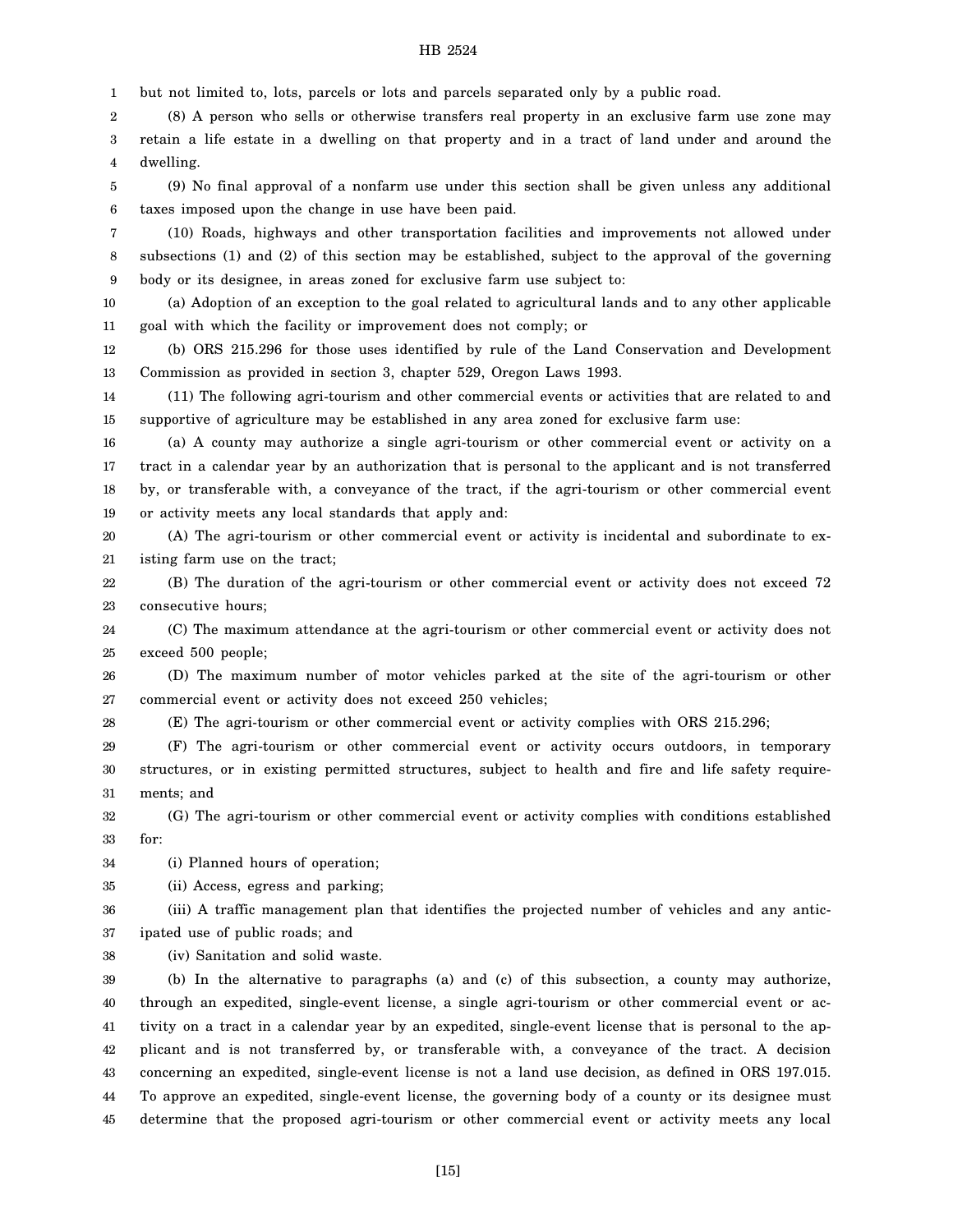1 2 3 4 5 6 7 8 9 10 11 12 13 14 15 16 17 18 19 20 21 22 23 24 25 26 27 28 29 30 31 32 33 34 35 36 37 38 39 40 41 42 43 44 45 standards that apply, and the agri-tourism or other commercial event or activity: (A) Must be incidental and subordinate to existing farm use on the tract; (B) May not begin before 6 a.m. or end after 10 p.m.; (C) May not involve more than 100 attendees or 50 vehicles; (D) May not include the artificial amplification of music or voices before 8 a.m. or after 8 p.m.; (E) May not require or involve the construction or use of a new permanent structure in connection with the agri-tourism or other commercial event or activity; (F) Must be located on a tract of at least 10 acres unless the owners or residents of adjoining properties consent, in writing, to the location; and (G) Must comply with applicable health and fire and life safety requirements. (c) In the alternative to paragraphs (a) and (b) of this subsection, a county may authorize up to six agri-tourism or other commercial events or activities on a tract in a calendar year by a limited use permit that is personal to the applicant and is not transferred by, or transferable with, a conveyance of the tract. The agri-tourism or other commercial events or activities must meet any local standards that apply, and the agri-tourism or other commercial events or activities: (A) Must be incidental and subordinate to existing farm use on the tract; (B) May not, individually, exceed a duration of 72 consecutive hours; (C) May not require that a new permanent structure be built, used or occupied in connection with the agri-tourism or other commercial events or activities; (D) Must comply with ORS 215.296; (E) May not, in combination with other agri-tourism or other commercial events or activities authorized in the area, materially alter the stability of the land use pattern in the area; and (F) Must comply with conditions established for: (i) The types of agri-tourism or other commercial events or activities that are authorized during each calendar year, including the number and duration of the agri-tourism or other commercial events and activities, the anticipated daily attendance and the hours of operation; (ii) The location of existing structures and the location of proposed temporary structures to be used in connection with the agri-tourism or other commercial events or activities; (iii) The location of access and egress and parking facilities to be used in connection with the agri-tourism or other commercial events or activities; (iv) Traffic management, including the projected number of vehicles and any anticipated use of public roads; and (v) Sanitation and solid waste. (d) In addition to paragraphs (a) to (c) of this subsection, a county may authorize agri-tourism or other commercial events or activities that occur more frequently or for a longer period or that do not otherwise comply with paragraphs (a) to (c) of this subsection if the agri-tourism or other commercial events or activities comply with any local standards that apply and the agri-tourism or other commercial events or activities: (A) Are incidental and subordinate to existing commercial farm use of the tract and are necessary to support the commercial farm uses or the commercial agricultural enterprises in the area; (B) Comply with the requirements of paragraph (c)(C),  $(D)$ ,  $(E)$  and  $(F)$  of this subsection; (C) Occur on a lot or parcel that complies with the acknowledged minimum lot or parcel size; and (D) Do not exceed 18 events or activities in a calendar year.  $(12)$  A holder of a permit authorized by a county under subsection  $(11)(d)$  of this section must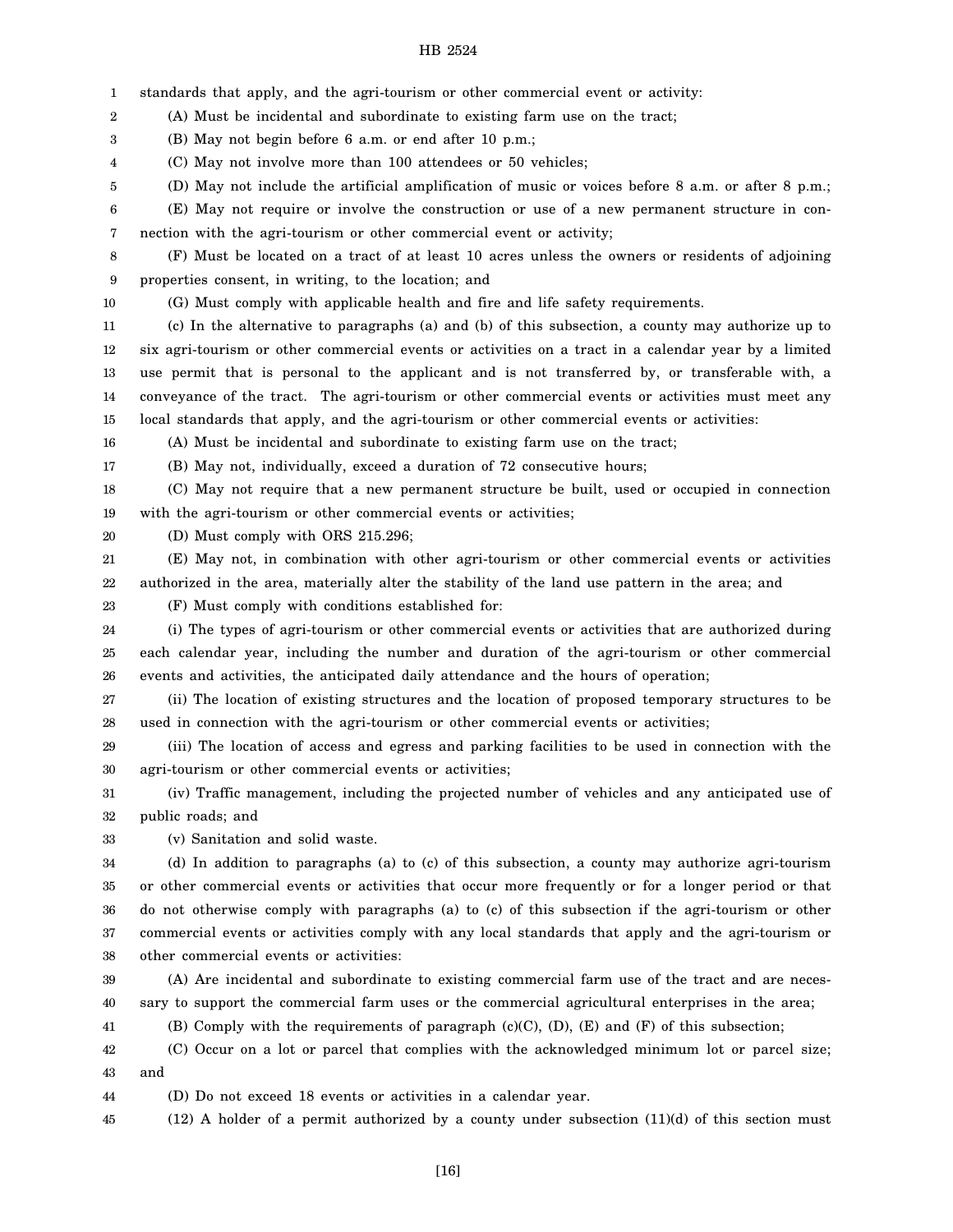1 2 request review of the permit at four-year intervals. Upon receipt of a request for review, the county shall:

3 4 (a) Provide public notice and an opportunity for public comment as part of the review process; and

5 6 7 (b) Limit its review to events and activities authorized by the permit, conformance with conditions of approval required by the permit and the standards established by subsection (11)(d) of this section.

8

(13) For the purposes of subsection (11) of this section:

9 10 11 12 13 14 (a) A county may authorize the use of temporary structures established in connection with the agri-tourism or other commercial events or activities authorized under subsection (11) of this section. However, the temporary structures must be removed at the end of the agri-tourism or other event or activity. The county may not approve an alteration to the land in connection with an agri-tourism or other commercial event or activity authorized under subsection (11) of this section, including, but not limited to, grading, filling or paving.

15 16 17 18 19 (b) The county may issue the limited use permits authorized by subsection (11)(c) of this section for two calendar years. When considering an application for renewal, the county shall ensure compliance with the provisions of subsection (11)(c) of this section, any local standards that apply and conditions that apply to the permit or to the agri-tourism or other commercial events or activities authorized by the permit.

20 21 22 23 (c) The authorizations provided by subsection (11) of this section are in addition to other authorizations that may be provided by law, except that "outdoor mass gathering" and "other gathering," as those terms are used in ORS 197.015 (10)(d), do not include agri-tourism or other commercial events and activities.

24 **SECTION 8.** ORS 215.283 is amended to read:

25 215.283. (1) The following uses may be established in any area zoned for exclusive farm use:

26 (a) Churches and cemeteries in conjunction with churches.

27 (b) The propagation or harvesting of a forest product.

28 29 30 31 (c) Utility facilities necessary for public service, including wetland waste treatment systems but not including commercial facilities for the purpose of generating electrical power for public use by sale or transmission towers over 200 feet in height. A utility facility necessary for public service may be established as provided in:

32 (A) ORS 215.275; or

33 34 (B) If the utility facility is an associated transmission line, as defined in ORS 215.274 and 469.300.

35 36 37 38 39 40 41 42 43 44 (d) A dwelling on real property used for farm use if the dwelling is occupied by a relative of the farm operator or the farm operator's spouse, which means a child, parent, stepparent, grandchild, grandparent, stepgrandparent, sibling, stepsibling, niece, nephew or first cousin of either, if the farm operator does or will require the assistance of the relative in the management of the farm use and the dwelling is located on the same lot or parcel as the dwelling of the farm operator. Notwithstanding ORS 92.010 to 92.192 or the minimum lot or parcel size requirements under ORS 215.780, if the owner of a dwelling described in this paragraph obtains construction financing or other financing secured by the dwelling and the secured party forecloses on the dwelling, the secured party may also foreclose on the homesite, as defined in ORS 308A.250, and the foreclosure shall operate as a partition of the homesite to create a new parcel.

45 (e) Subject to ORS 215.279, primary or accessory dwellings and other buildings customarily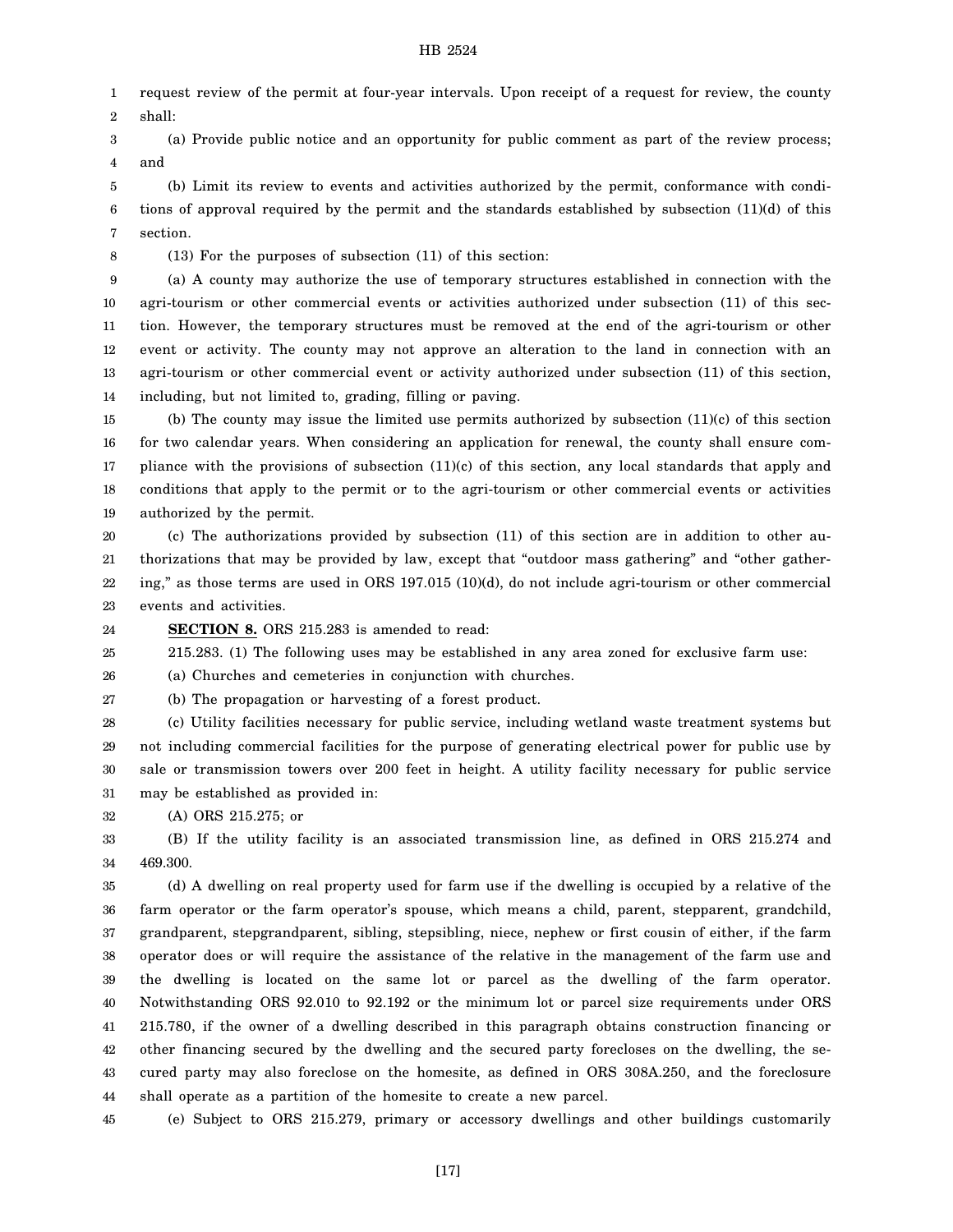1 provided in conjunction with farm use.

2 3 4 5 6 (f) Operations for the exploration for and production of geothermal resources as defined by ORS 522.005 and oil and gas as defined by ORS 520.005, including the placement and operation of compressors, separators and other customary production equipment for an individual well adjacent to the wellhead. Any activities or construction relating to such operations shall not be a basis for an exception under ORS 197.732 (2)(a) or (b).

7 8 9 (g) Operations for the exploration for minerals as defined by ORS 517.750. Any activities or construction relating to such operations shall not be a basis for an exception under ORS 197.732 (2)(a) or (b).

10

(h) Climbing and passing lanes within the right of way existing as of July 1, 1987.

11 12 13 14 (i) Reconstruction or modification of public roads and highways, including the placement of utility facilities overhead and in the subsurface of public roads and highways along the public right of way, but not including the addition of travel lanes, where no removal or displacement of buildings would occur, or no new land parcels result.

15 16 (j) Temporary public road and highway detours that will be abandoned and restored to original condition or use at such time as no longer needed.

17 18 19 20 (k) Minor betterment of existing public road and highway related facilities such as maintenance yards, weigh stations and rest areas, within right of way existing as of July 1, 1987, and contiguous public-owned property utilized to support the operation and maintenance of public roads and highways.

21 22 (L) A replacement dwelling to be used in conjunction with farm use if the existing dwelling has been listed in a county inventory as historic property as defined in ORS 358.480.

23 (m) Creation, restoration or enhancement of wetlands.

24 (n) A winery, as described in ORS 215.452 or 215.453.

25 (o) Farm stands if:

26 27 28 29 30 31 (A) The structures are designed and used for the sale of farm crops or livestock grown on the farm operation, or grown on the farm operation and other farm operations in the local agricultural area, including the sale of retail incidental items and fee-based activity to promote the sale of farm crops or livestock sold at the farm stand if the annual sale of incidental items and fees from promotional activity do not make up more than 25 percent of the total annual sales of the farm stand; and

32 33 34 (B) The farm stand does not include structures designed for occupancy as a residence or for activity other than the sale of farm crops or livestock and does not include structures for banquets, public gatherings or public entertainment.

35 36 (p) Alteration, restoration or replacement of a lawfully established dwelling, as described in ORS 215.291.

37 38 39 40 41 42 43 44 45 (q) A site for the takeoff and landing of model aircraft, including such buildings or facilities as may reasonably be necessary. Buildings or facilities shall not be more than 500 square feet in floor area or placed on a permanent foundation unless the building or facility preexisted the use approved under this paragraph. The site shall not include an aggregate surface or hard surface area unless the surface preexisted the use approved under this paragraph. An owner of property used for the purpose authorized in this paragraph may charge a person operating the use on the property rent for the property. An operator may charge users of the property a fee that does not exceed the operator's cost to maintain the property, buildings and facilities. As used in this paragraph, "model aircraft" means a small-scale version of an airplane, glider, helicopter, dirigible or balloon that is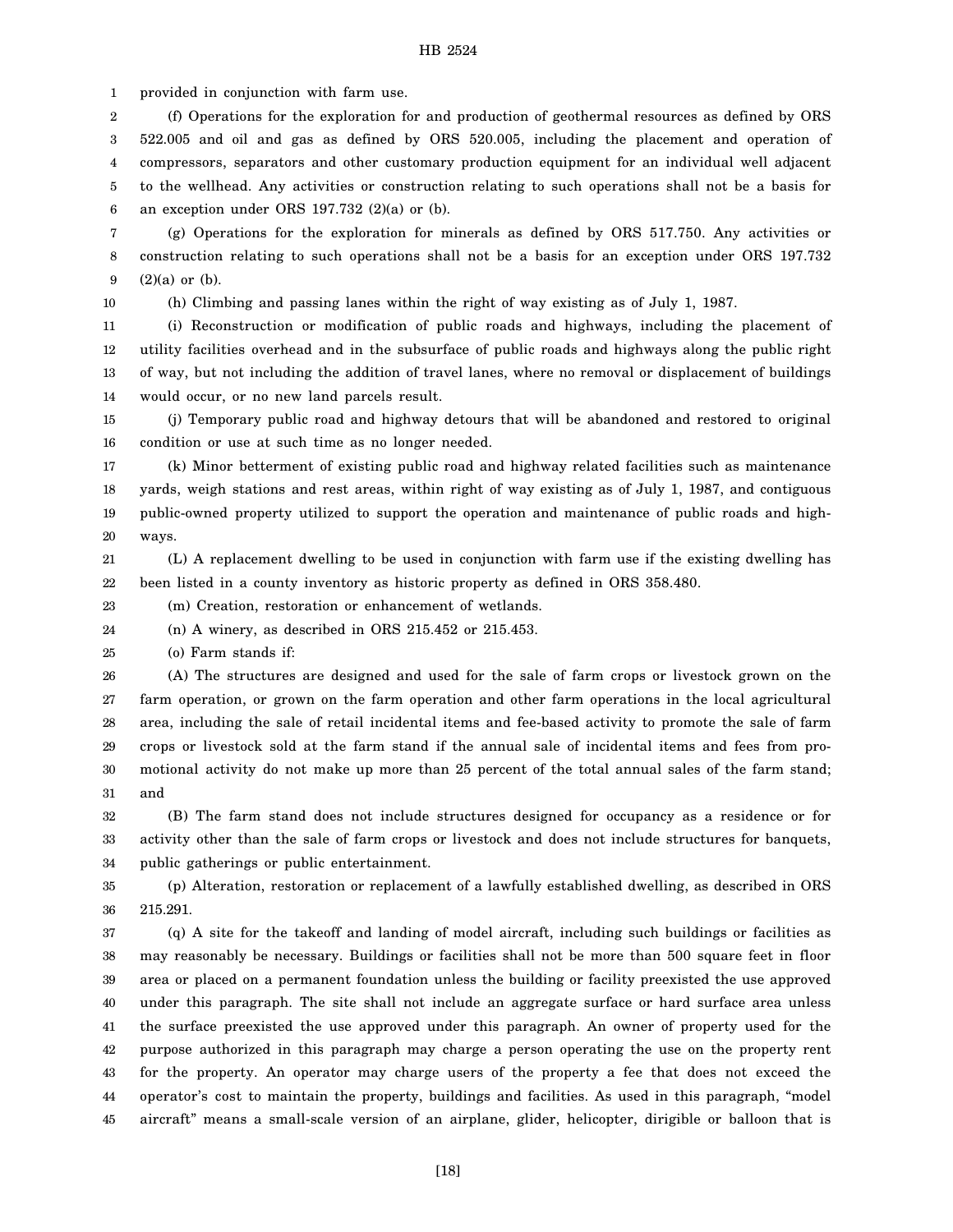1 2 used or intended to be used for flight and is controlled by radio, lines or design by a person on the ground.

3 (r) A facility for the processing of farm products as described in ORS 215.255.

4 (s) Fire service facilities providing rural fire protection services.

5 6 7 (t) Irrigation reservoirs, canals, delivery lines and those structures and accessory operational facilities, not including parks or other recreational structures and facilities, associated with a district as defined in ORS 540.505.

8 9 10 (u) Utility facility service lines. Utility facility service lines are utility lines and accessory facilities or structures that end at the point where the utility service is received by the customer and that are located on one or more of the following:

11 (A) A public right of way;

12 13 (B) Land immediately adjacent to a public right of way, provided the written consent of all adjacent property owners has been obtained; or

14

(C) The property to be served by the utility.

15 16 17 18 19 20 21 22 23 24 (v) Subject to the issuance of a license, permit or other approval by the Department of Environmental Quality under ORS 454.695, 459.205, 468B.050, 468B.053 or 468B.055, or in compliance with rules adopted under ORS 468B.095, and as provided in ORS 215.246 to 215.251, the land application of reclaimed water, agricultural or industrial process water or biosolids, or the onsite treatment of septage prior to the land application of biosolids, for agricultural, horticultural or silvicultural production, or for irrigation in connection with a use allowed in an exclusive farm use zone under this chapter. For the purposes of this paragraph, onsite treatment of septage prior to the land application of biosolids is limited to treatment using treatment facilities that are portable, temporary and transportable by truck trailer, as defined in ORS 801.580, during a period of time within which land application of biosolids is authorized under the license, permit or other approval.

25 26 27 (w) A county law enforcement facility that lawfully existed on August 20, 2002, and is used to provide rural law enforcement services primarily in rural areas, including parole and post-prison supervision, but not including a correctional facility as defined under ORS 162.135.

28 29 (x) Dog training classes or testing trials, which may be conducted outdoors or in preexisting farm buildings, when:

30 31 (A) The number of dogs participating in training does not exceed 10 dogs per training class and the number of training classes to be held on-site does not exceed six per day; and

32 33 (B) The number of dogs participating in a testing trial does not exceed 60 and the number of testing trials to be conducted on-site is limited to four or fewer trials per calendar year.

34 (y) A cider business, as described in ORS 215.451.

35 (z) A farm brewery, as described in ORS 215.449.

36 37 (2) The following nonfarm uses may be established, subject to the approval of the governing body or its designee in any area zoned for exclusive farm use subject to ORS 215.296:

38 39 (a) Commercial activities that are in conjunction with farm use, including the processing of farm crops into biofuel not permitted under ORS 215.203 (2)(b)(K) or 215.255.

40 (b) Operations conducted for:

41 42 (A) Mining and processing of geothermal resources as defined by ORS 522.005 and oil and gas as defined by ORS  $520.005$  not otherwise permitted under subsection  $(1)(f)$  of this section;

43 44 (B) Mining, crushing or stockpiling of aggregate and other mineral and other subsurface resources subject to ORS 215.298;

45

(C) Processing, as defined by ORS 517.750, of aggregate into asphalt or portland cement; and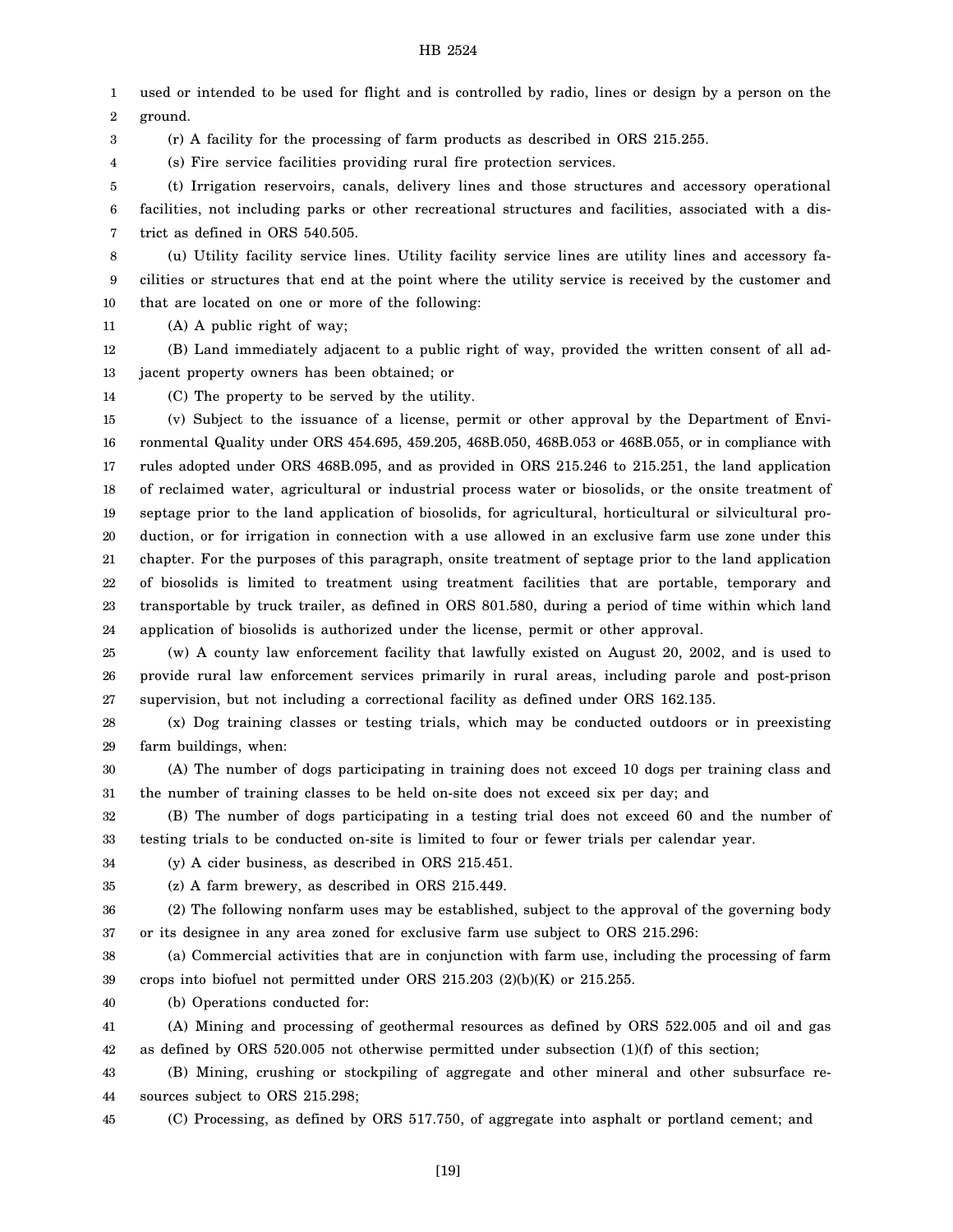1 (D) Processing of other mineral resources and other subsurface resources.

2 3 4 5 6 7 8 9 10 11 (c) Private parks, playgrounds, hunting and fishing preserves and campgrounds. Subject to the approval of the county governing body or its designee, a private campground may provide yurts for overnight camping. No more than one-third or a maximum of 10 campsites, whichever is smaller, may include a yurt. The yurt shall be located on the ground or on a wood floor with no permanent foundation. Upon request of a county governing body, the Land Conservation and Development Commission may provide by rule for an increase in the number of yurts allowed on all or a portion of the campgrounds in a county if the commission determines that the increase will comply with the standards described in ORS 215.296 (1). As used in this paragraph, "yurt" means a round, domed shelter of cloth or canvas on a collapsible frame with no plumbing, sewage disposal hookup or internal cooking appliance.

12 13

(d) Parks and playgrounds. A public park may be established consistent with the provisions of ORS 195.120.

14 15 16 17 18 19 20 21 (e) Community centers owned by a governmental agency or a nonprofit community organization and operated primarily by and for residents of the local rural community. A community center authorized under this paragraph may provide services to veterans, including but not limited to emergency and transitional shelter, preparation and service of meals, vocational and educational counseling and referral to local, state or federal agencies providing medical, mental health, disability income replacement and substance abuse services, only in a facility that is in existence on January 1, 2006. The services may not include direct delivery of medical, mental health, disability income replacement or substance abuse services.

22 (f) Golf courses on land:

23 (A) Determined not to be high-value farmland, as defined in ORS 195.300 (10); or

24 (B) Determined to be high-value farmland described in ORS 195.300 (10)(c) if the land:

25 (i) Is not otherwise described in ORS 195.300 (10);

26 (ii) Is surrounded on all sides by an approved golf course; and

27 (iii) Is west of U.S. Highway 101.

28 29 30 31 (g) Commercial utility facilities for the purpose of generating power for public use by sale. If the area zoned for exclusive farm use is high-value farmland, a photovoltaic solar power generation facility may be established as a commercial utility facility as provided in ORS 215.447. A renewable energy facility as defined in ORS 215.446 may be established as a commercial utility facility.

32 33 34 35 36 37 38 39 40 (h) Personal-use airports for airplanes and helicopter pads, including associated hangar, maintenance and service facilities. A personal-use airport, as used in this section, means an airstrip restricted, except for aircraft emergencies, to use by the owner, and, on an infrequent and occasional basis, by invited guests, and by commercial aviation activities in connection with agricultural operations. No aircraft may be based on a personal-use airport other than those owned or controlled by the owner of the airstrip. Exceptions to the activities permitted under this definition may be granted through waiver action by the Oregon Department of Aviation in specific instances. A personal-use airport lawfully existing as of September 13, 1975, shall continue to be permitted subject to any applicable rules of the Oregon Department of Aviation.

41

(i) Home occupations as provided in ORS 215.448.

42 43 44 45 (j) A facility for the primary processing of forest products, provided that such facility is found to not seriously interfere with accepted farming practices and is compatible with farm uses described in ORS 215.203 (2). Such a facility may be approved for a one-year period which is renewable. These facilities are intended to be only portable or temporary in nature. The primary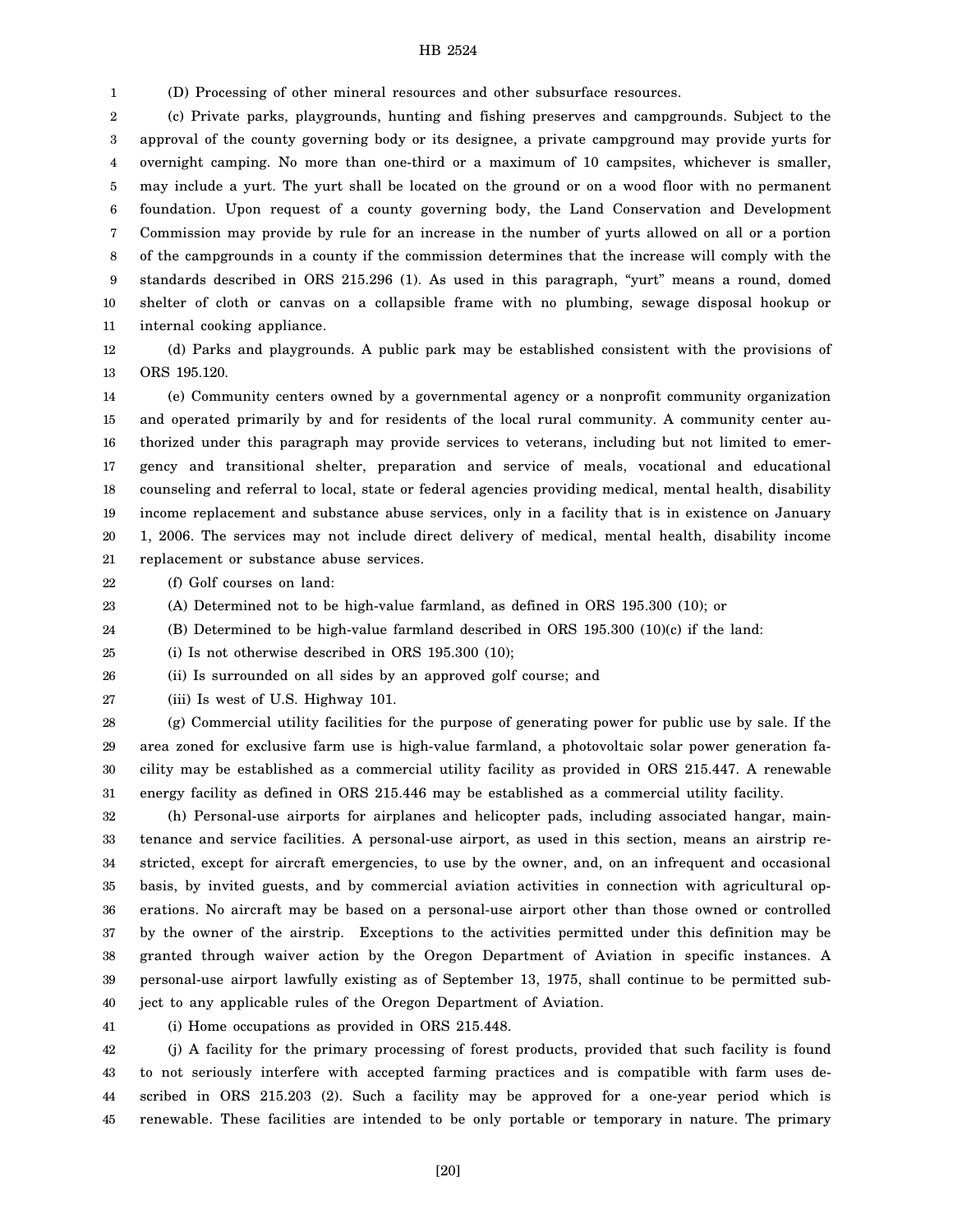1 2 3 4 processing of a forest product, as used in this section, means the use of a portable chipper or stud mill or other similar methods of initial treatment of a forest product in order to enable its shipment to market. Forest products, as used in this section, means timber grown upon a parcel of land or contiguous land where the primary processing facility is located.

5 6 7 (k) A site for the disposal of solid waste approved by the governing body of a city or county or both and for which a permit has been granted under ORS 459.245 by the Department of Environmental Quality together with equipment, facilities or buildings necessary for its operation.

8 9 10 11 12 13 14 15 (L) One manufactured dwelling or recreational vehicle, or the temporary residential use of an existing building, in conjunction with an existing dwelling as a temporary use for the term of a hardship suffered by the existing resident or a relative of the resident. Within three months of the end of the hardship, the manufactured dwelling or recreational vehicle shall be removed or demolished or, in the case of an existing building, the building shall be removed, demolished or returned to an allowed nonresidential use. The governing body or its designee shall provide for periodic review of the hardship claimed under this paragraph. A temporary residence approved under this paragraph is not eligible for replacement under subsection (1)(p) of this section.

16 (m) Transmission towers over 200 feet in height.

17 (n)(A) Commercial dog boarding kennels; or

18 19 (B) Dog training classes or testing trials that cannot be established under subsection  $(1)(x)$  of this section.

20

39

(o) Residential homes as defined in ORS 197.660, in existing dwellings.

21 22 23 24 25 26 27 (p) The propagation, cultivation, maintenance and harvesting of aquatic species that are not under the jurisdiction of the State Fish and Wildlife Commission or insect species. Insect species shall not include any species under quarantine by the State Department of Agriculture or the United States Department of Agriculture. The county shall provide notice of all applications under this paragraph to the State Department of Agriculture. Notice shall be provided in accordance with the county's land use regulations but shall be mailed at least 20 calendar days prior to any administrative decision or initial public hearing on the application.

28 29 (q) Construction of additional passing and travel lanes requiring the acquisition of right of way but not resulting in the creation of new land parcels.

30 31 (r) Reconstruction or modification of public roads and highways involving the removal or displacement of buildings but not resulting in the creation of new land parcels.

32 33 34 (s) Improvement of public road and highway related facilities, such as maintenance yards, weigh stations and rest areas, where additional property or right of way is required but not resulting in the creation of new land parcels.

35 36 (t) A destination resort that is approved consistent with the requirements of any statewide planning goal relating to the siting of a destination resort.

37 38 (u) Room and board arrangements for a maximum of five unrelated persons in existing residences.

(v) Operations for the extraction and bottling of water.

40 41 (w) Expansion of existing county fairgrounds and activities directly relating to county fairgrounds governed by county fair boards established pursuant to ORS 565.210.

42 43 44 45 (x) A living history museum related to resource based activities owned and operated by a governmental agency or a local historical society, together with limited commercial activities and facilities that are directly related to the use and enjoyment of the museum and located within authentic buildings of the depicted historic period or the museum administration building, if areas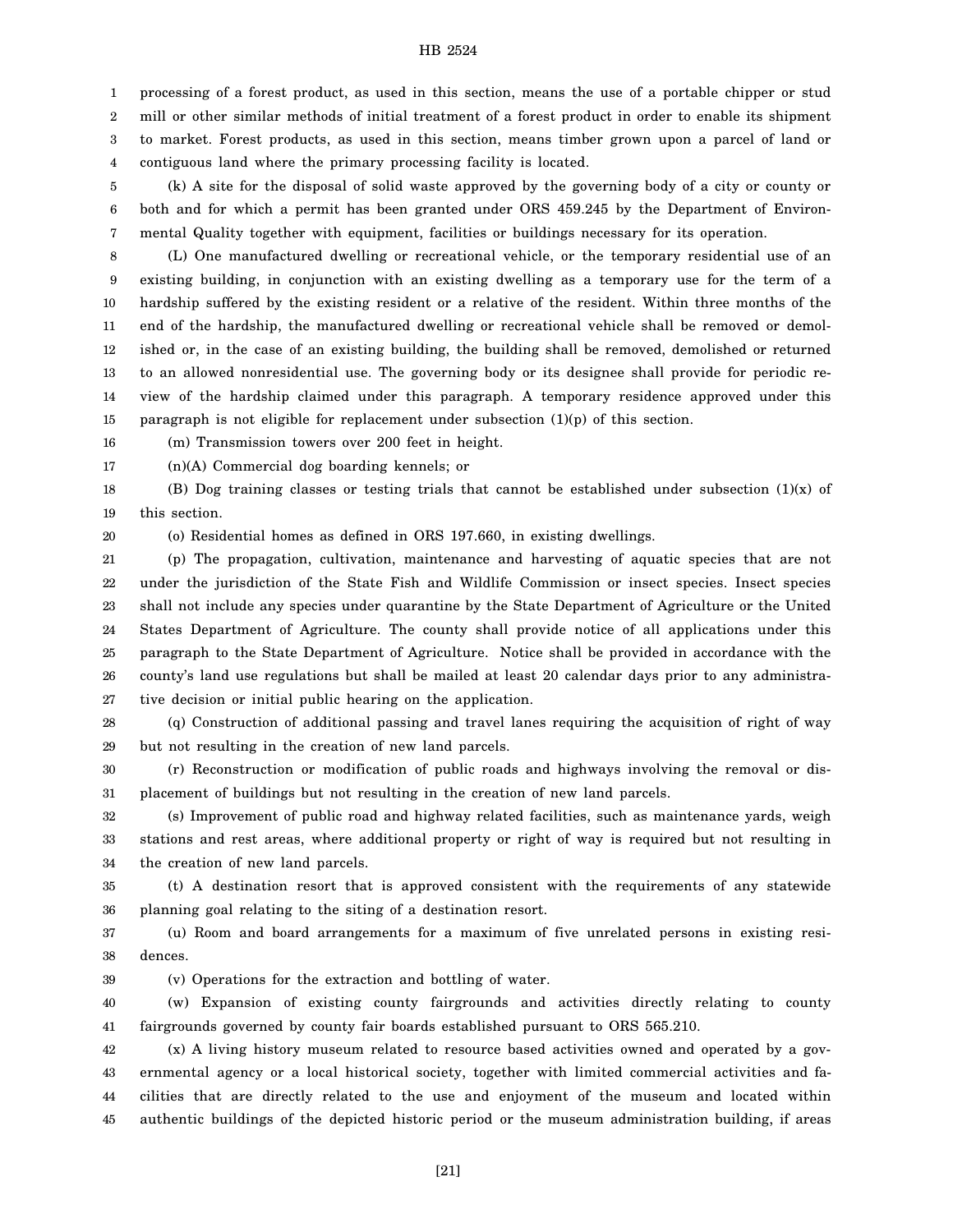1 other than an exclusive farm use zone cannot accommodate the museum and related activities or if

2 the museum administration buildings and parking lot are located within one quarter mile of an ur-

3 ban growth boundary. As used in this paragraph:

4 5 6 (A) "Living history museum" means a facility designed to depict and interpret everyday life and culture of some specific historic period using authentic buildings, tools, equipment and people to simulate past activities and events; and

7 8 (B) "Local historical society" means the local historical society recognized by the county governing body and organized under ORS chapter 65.

9 10 11 (y) An aerial fireworks display business that has been in continuous operation at its current location within an exclusive farm use zone since December 31, 1986, and possesses a wholesaler's permit to sell or provide fireworks.

12 13 14 (z) A landscape contracting business, as defined in ORS 671.520, or a business providing landscape architecture services, as described in ORS 671.318, if the business is pursued in conjunction with the growing and marketing of nursery stock on the land that constitutes farm use.

15 16 17 (aa) Public or private schools for kindergarten through grade 12, including all buildings essential to the operation of a school, primarily for residents of the rural area in which the school is located.

(bb) Equine and equine-affiliated therapeutic and counseling activities, provided:

18 19 20 (A) The activities are conducted in existing buildings that were lawfully constructed on the property before January 1, 2019, or in new buildings that are accessory, incidental and subordinate to the farm use on the tract; and

21 22 (B) All individuals conducting therapeutic or counseling activities are acting within the proper scope of any licenses required by the state.

23

(cc) Guest ranches in eastern Oregon, as described in ORS 215.461.

24 25 **(dd) Child care facilities or preschool recorded programs authorized under ORS 329A.250 to 329A.450.**

26 27 28 (3) Roads, highways and other transportation facilities and improvements not allowed under subsections (1) and (2) of this section may be established, subject to the approval of the governing body or its designee, in areas zoned for exclusive farm use subject to:

29 30 (a) Adoption of an exception to the goal related to agricultural lands and to any other applicable goal with which the facility or improvement does not comply; or

31 32 (b) ORS 215.296 for those uses identified by rule of the Land Conservation and Development Commission as provided in section 3, chapter 529, Oregon Laws 1993.

33 34 (4) The following agri-tourism and other commercial events or activities that are related to and supportive of agriculture may be established in any area zoned for exclusive farm use:

35 36 37 38 (a) A county may authorize a single agri-tourism or other commercial event or activity on a tract in a calendar year by an authorization that is personal to the applicant and is not transferred by, or transferable with, a conveyance of the tract, if the agri-tourism or other commercial event or activity meets any local standards that apply and:

39 40 (A) The agri-tourism or other commercial event or activity is incidental and subordinate to existing farm use on the tract;

41 42 (B) The duration of the agri-tourism or other commercial event or activity does not exceed 72 consecutive hours;

43 44 (C) The maximum attendance at the agri-tourism or other commercial event or activity does not exceed 500 people;

(D) The maximum number of motor vehicles parked at the site of the agri-tourism or other

45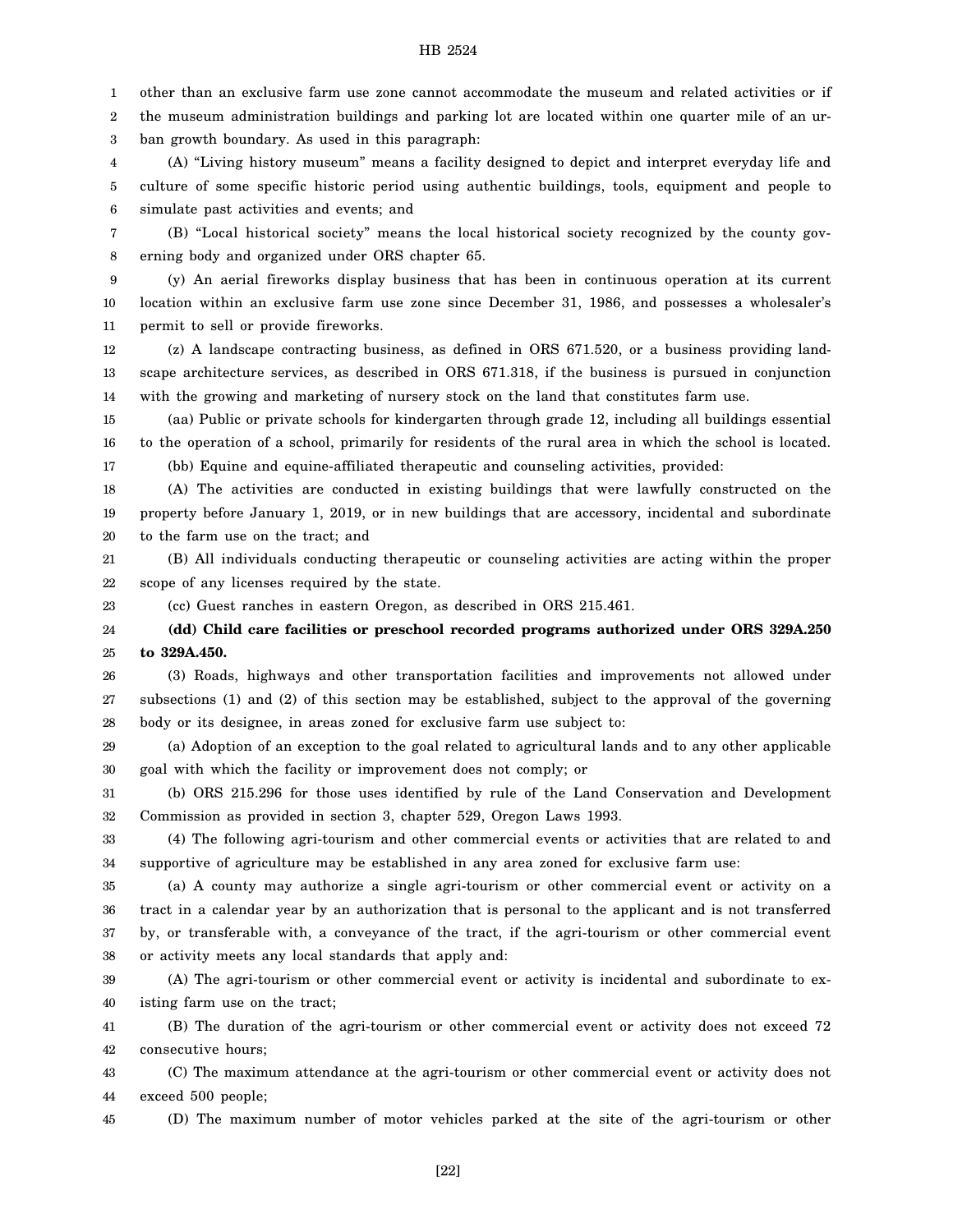1 commercial event or activity does not exceed 250 vehicles;

2 (E) The agri-tourism or other commercial event or activity complies with ORS 215.296;

3 4 5 (F) The agri-tourism or other commercial event or activity occurs outdoors, in temporary structures, or in existing permitted structures, subject to health and fire and life safety requirements; and

6 7 (G) The agri-tourism or other commercial event or activity complies with conditions established for:

8 (i) Planned hours of operation;

9 (ii) Access, egress and parking;

10 (iii) A traffic management plan that identifies the projected number of vehicles and any antic-

11 ipated use of public roads; and

12 (iv) Sanitation and solid waste.

13 14 15 16 17 18 19 20 (b) In the alternative to paragraphs (a) and (c) of this subsection, a county may authorize, through an expedited, single-event license, a single agri-tourism or other commercial event or activity on a tract in a calendar year by an expedited, single-event license that is personal to the applicant and is not transferred by, or transferable with, a conveyance of the tract. A decision concerning an expedited, single-event license is not a land use decision, as defined in ORS 197.015. To approve an expedited, single-event license, the governing body of a county or its designee must determine that the proposed agri-tourism or other commercial event or activity meets any local standards that apply, and the agri-tourism or other commercial event or activity:

21

(A) Must be incidental and subordinate to existing farm use on the tract;

22 (B) May not begin before 6 a.m. or end after 10 p.m.;

23 (C) May not involve more than 100 attendees or 50 vehicles;

24 (D) May not include the artificial amplification of music or voices before 8 a.m. or after 8 p.m.;

25 26 (E) May not require or involve the construction or use of a new permanent structure in connection with the agri-tourism or other commercial event or activity;

27 28 (F) Must be located on a tract of at least 10 acres unless the owners or residents of adjoining properties consent, in writing, to the location; and

29

(G) Must comply with applicable health and fire and life safety requirements.

30 31 32 33 34 (c) In the alternative to paragraphs (a) and (b) of this subsection, a county may authorize up to six agri-tourism or other commercial events or activities on a tract in a calendar year by a limited use permit that is personal to the applicant and is not transferred by, or transferable with, a conveyance of the tract. The agri-tourism or other commercial events or activities must meet any local standards that apply, and the agri-tourism or other commercial events or activities:

35 (A) Must be incidental and subordinate to existing farm use on the tract;

36

(B) May not, individually, exceed a duration of 72 consecutive hours;

37 38 (C) May not require that a new permanent structure be built, used or occupied in connection with the agri-tourism or other commercial events or activities;

39 (D) Must comply with ORS 215.296;

40 41 (E) May not, in combination with other agri-tourism or other commercial events or activities authorized in the area, materially alter the stability of the land use pattern in the area; and

42 (F) Must comply with conditions established for:

43 44 45 (i) The types of agri-tourism or other commercial events or activities that are authorized during each calendar year, including the number and duration of the agri-tourism or other commercial events and activities, the anticipated daily attendance and the hours of operation;